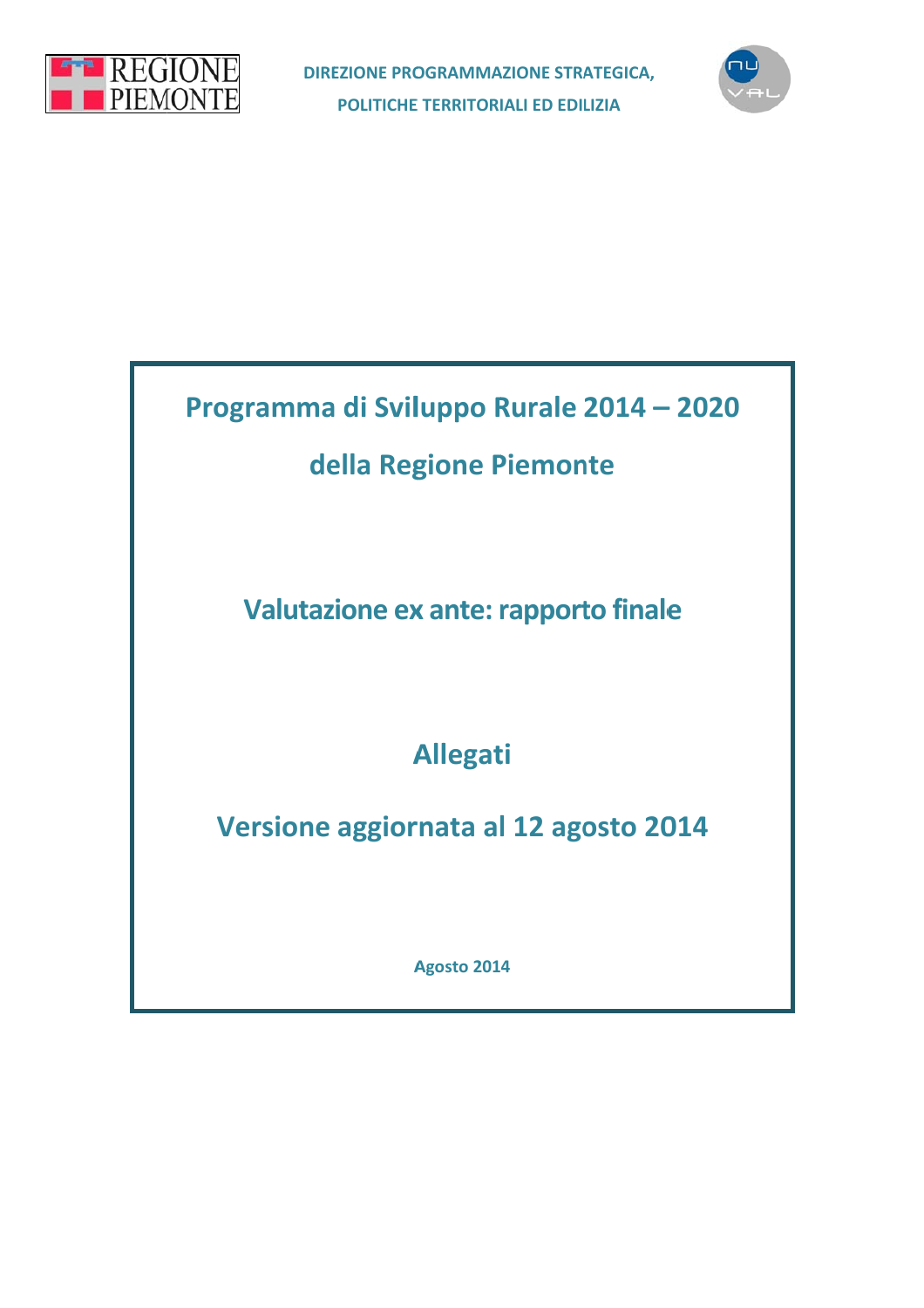**NUVAL-Piemonte**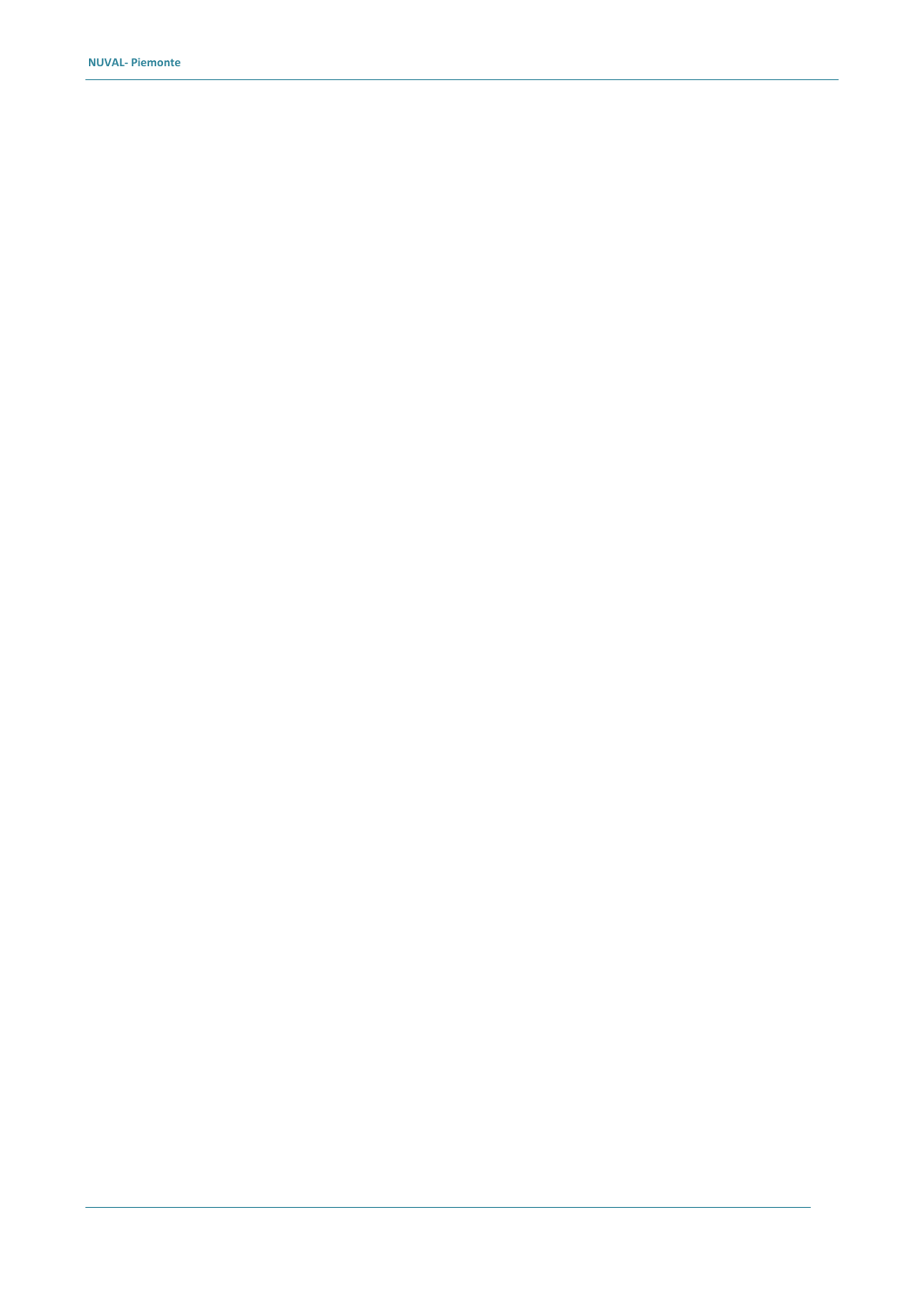| 1              |                                                                                                                            |  |
|----------------|----------------------------------------------------------------------------------------------------------------------------|--|
|                | 1.1                                                                                                                        |  |
|                |                                                                                                                            |  |
|                |                                                                                                                            |  |
|                |                                                                                                                            |  |
|                | 1.2                                                                                                                        |  |
|                | TABELLA A4 - CORRELAZIONE TRA L'ANALISI SWOT DEL PSR 2014-2020 E I FABBISOGNI DEL PSR 2014-2020 12                         |  |
|                | COERENZA E TRASVERSALITA' DEL PSR CON I DOCUMENTI STRATEGICI EUROPEI, NAZIONALI E REGIONALI  14<br>1.3                     |  |
|                | TABELLA A5 - COERENZA E TRASVERSALITÀ DELL'ANALISI SWOT CON EU 2020, PP, PA, DSU DELLA REGIONE  14                         |  |
|                | TABELLA A6 - COERENZA DEI FABBISOGNI DEL PSR 2014-2020 CON I RISULTATI ATTESI DEL PARTNERSHIP AGREEMENT  15                |  |
| $\overline{2}$ |                                                                                                                            |  |
|                | TABELLA A7 - ELENCO CATEGORIE DI STAKEHOLDER E NUMERO DI ENTI (INCONTRI DEL 6/20 FEB; 23 APR. 2014)  16                    |  |
|                | TABELLA A8 - ELENCO DELLE AUTORITÀ, ENTI, ISTITUTI, ASSOCIAZIONI PARTECIPANTI AD ALMENO UN INCONTRO (6/20 FEB; 23 APR)  17 |  |
| 3              |                                                                                                                            |  |
| 4              | OSSERVAZIONI E RACCOMANDAZIONI SULLA BOZZA DEL PSR DEL 31.7.2014  24                                                       |  |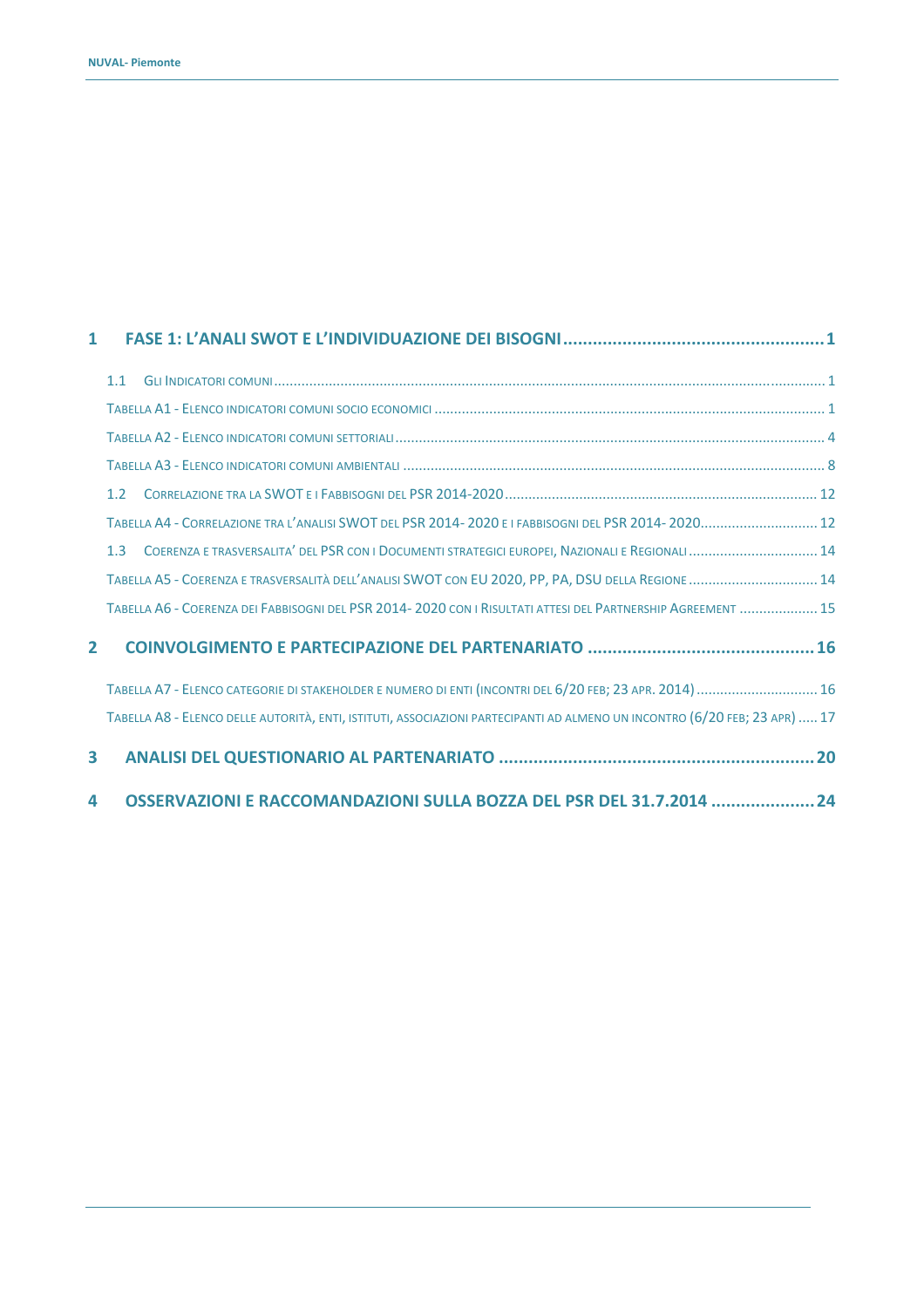## 1 FASE 1: L'ANALI SWOT E L'INDIVIDUAZIONE DEI BISOGNI

## 1.1 Gli Indicatori comuni

### Tabella A1 - Elenco indicatori comuni socio economici

|                                          | <b>ESAUSTIVITA'</b><br><b>COMPLETEZZA</b> |               |            |                 |              |             | <b>PERTINENZA</b> |                 |
|------------------------------------------|-------------------------------------------|---------------|------------|-----------------|--------------|-------------|-------------------|-----------------|
| <b>Economic indicators</b>               | <b>DG AGRI</b>                            |               | <b>RRN</b> | <b>Piemonte</b> |              | <b>SWOT</b> | <b>Temporale</b>  | <b>Spaziale</b> |
| $CI 1 - Population$                      |                                           | 2012 Eurostat |            | 2012            | <b>ISTAT</b> | sì          | in parte          | no              |
| Total                                    | 4.464.896                                 |               |            | 4.464.896       |              |             |                   |                 |
| Rural regions                            | 1.436.754                                 | 32,2          |            | 32,18           |              |             | sì                |                 |
| Intermediate regions                     | 721.309                                   | 16,2          |            | 16,16           |              |             | no<br>no          |                 |
| Urban regions                            | 2.306.833                                 | 51,7          |            | 51,67           |              |             | no                |                 |
| CI 2 - Age structure                     | 2012                                      | Eurostat      |            | 2012            | Eurostat     | sì          | no                | no              |
| Total                                    | 4.464.896                                 |               |            |                 |              |             |                   |                 |
| Less than 15 years                       | 577.467                                   | 12,9          |            | 12,93           |              |             |                   |                 |
| From 15 to 64 years                      | 2.851.028                                 | 63,9          |            | 63,85           |              |             |                   |                 |
| 65 years or over                         | 1.036.401                                 | 23,2          |            | 23,20           |              |             |                   |                 |
| Rural regions total                      | 1.436.754                                 |               |            |                 |              |             |                   |                 |
| Rural regions Less than 15 years         | 182.581                                   | 12,71         |            | 12,71           |              |             |                   |                 |
| Rural regions From 15 to 64 years        | 909.771                                   | 63,3          |            | 63,32           |              |             |                   |                 |
| Rural regions 65 years or over           | 344.402                                   | 23,97         |            | 23,97           |              |             |                   |                 |
| Intermediate regions Total               | 721.309                                   |               |            |                 |              |             |                   |                 |
| Intermediate regions Less than 15 years  | 91.610                                    | 12,7          |            |                 |              |             |                   |                 |
| Intermediate regions From 15 to 64 years | 463.254                                   | 64,2          |            |                 |              |             |                   |                 |
| Intermediate regions 65 years or over    | 166.445                                   | 23,1          |            |                 |              |             |                   |                 |
| Urban regions total                      | 2.306.833                                 |               |            |                 |              |             |                   |                 |
| Urban regions Less than 15 years         | 303.276                                   | 13,1          |            |                 |              |             |                   |                 |
| Urban regions From 15 to 64 years        | 1.478.003                                 | 64,1          |            |                 |              |             |                   |                 |
| Urban regions 65 years or over           | 525.554                                   | 22,8          |            |                 |              |             |                   |                 |
| CI 3 - Territory (km2)                   | 2012                                      | Eurostat      |            | 2012            | <b>ISTAT</b> | sì          | no                | no              |
| Total                                    | 25.403                                    |               |            | 25.403          |              |             |                   |                 |
| Rural regions                            | 14.062                                    | 55,4          |            | 55,36           |              |             |                   |                 |
| Intermediate regions                     | 4.510                                     | 17,8          |            | 17,75           |              |             |                   |                 |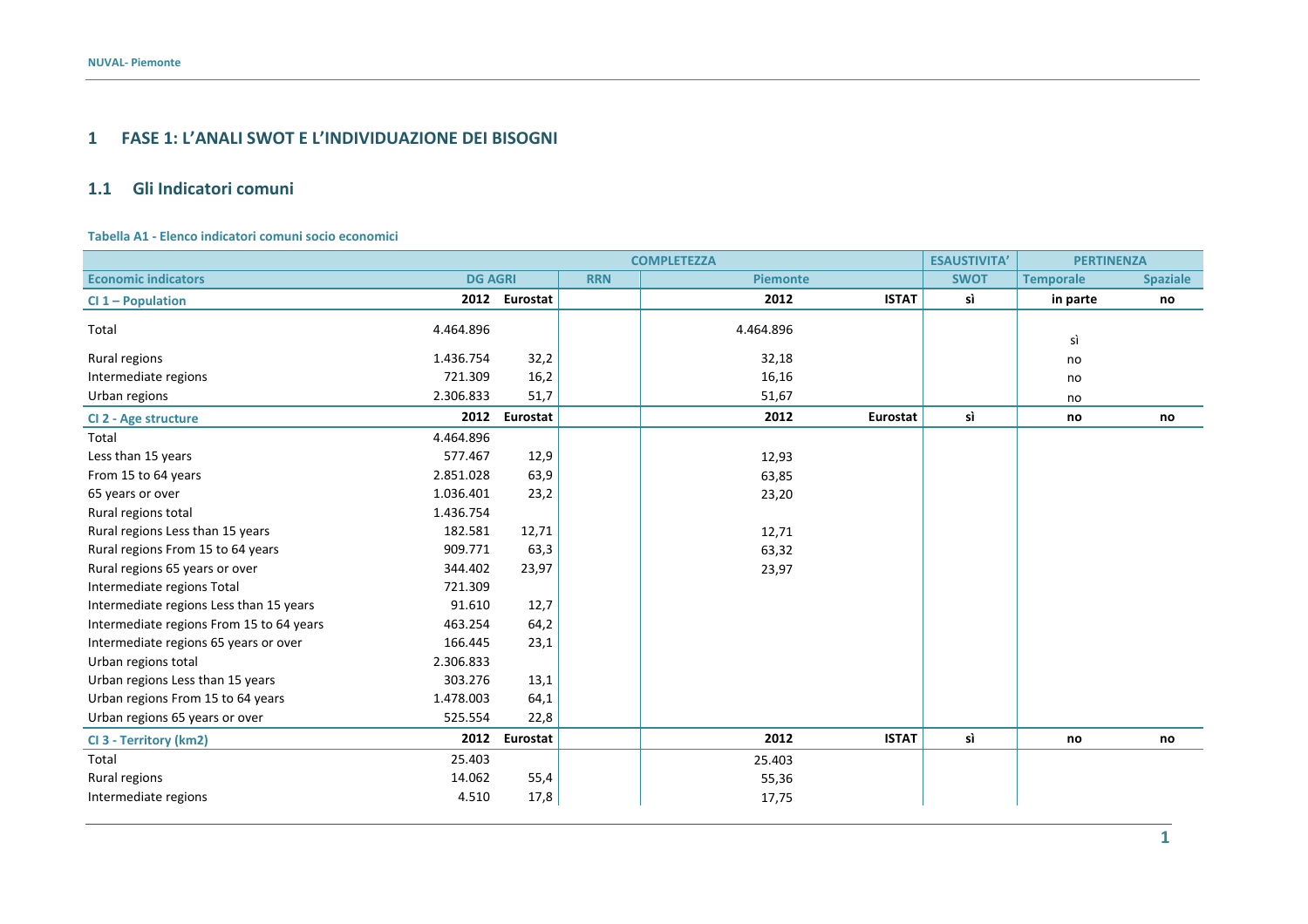### **NUVAL-Piemonte**

|                                                      |                |          |            | <b>COMPLETEZZA</b> |                      | <b>ESAUSTIVITA'</b> | <b>PERTINENZA</b> |                 |
|------------------------------------------------------|----------------|----------|------------|--------------------|----------------------|---------------------|-------------------|-----------------|
| <b>Economic indicators</b>                           | <b>DG AGRI</b> |          | <b>RRN</b> | <b>Piemonte</b>    |                      | <b>SWOT</b>         | <b>Temporale</b>  | <b>Spaziale</b> |
| Urban regions                                        | 6.830          | 26,9     |            | 26,89              |                      |                     |                   |                 |
| CI 4 - Population density (ab/km2)                   | 2011           | Eurostat |            | 2012               | <b>ISTAT</b>         | sì                  | no                | no              |
| Total                                                | 176            |          |            | 175,6              |                      |                     |                   |                 |
| Rural regions                                        | 102            |          |            |                    | 102,1 (refuso su UM) |                     |                   |                 |
| Intermediate regions                                 | 160            |          |            |                    |                      |                     |                   |                 |
| Urban regions                                        | 337            |          |            |                    |                      |                     |                   |                 |
| <b>CI 5 - Employment rate</b>                        | 2012           | Eurostat |            | 2012               | <b>ISTAT</b>         | sì                  | in parte          | in parte        |
| Employment rate 15-64 y.o. TOTAL                     | 63,8           |          |            | 63,78              |                      |                     | sì                | sì              |
| Employment rate 15-64 y.o. MALES                     | 70,7           |          |            | 70,73              |                      |                     | no                | no              |
| Employment rate 15-64 y.o. FEMALES                   | 56,9           |          |            | 56,85              |                      |                     | no                | no              |
| Employment rate 15-64 y.o. Rural regions             |                |          |            | 64,40              |                      |                     | no                | no              |
| Employment rate 20-64 y.o. TOTAL                     | 67,9           |          |            | 67,90              |                      |                     | no                | no              |
| Employment rate 20-64 y.o. MALES                     | 75,4           |          |            | 75,42              |                      |                     | no                | no              |
| Employment rate 20-64 y.o. FEMALES                   | 60,4           |          |            | 60,43              |                      |                     | no                | no              |
| CI 6 - Self-employment rate                          | 2012           | Eurostat |            | 2012               | Eurostat             | sì                  | no                | sì              |
| Self-employment rate 15-64 y.o.                      | 432,7          | 23,4     |            | 23,45              |                      |                     |                   |                 |
| CI 7 - Unemployment rate                             | 2012           | Eurostat |            | 2012               | <b>ISTAT</b>         | sì                  | in parte          | no              |
| Total unemployment rate 15 or over                   | 9,2            |          |            | 9,2                |                      |                     | sì                |                 |
| Total unemployment rate 15 or over Males             | 8,2            |          |            |                    |                      |                     | no                |                 |
| Total unemployment rate 15 or over Females           | 10,5           |          |            |                    |                      |                     | no                |                 |
| Total unemployment rate 15 or over Rural regions     |                |          |            | 8,8                |                      |                     | no                |                 |
| Youth unemployment rate 15-24 y.o.                   | 31,9           |          |            | 31,9               |                      |                     | sì                |                 |
| Youth unemployment rate 15-24 y.o. Males             | 29,7           |          |            |                    |                      |                     | no                |                 |
| Youth unemployment rate 15-24 y.o. Females           | 34,8           |          |            |                    |                      |                     | no                |                 |
| Youth unemployment rate 15-24 y.o. Rural regions     |                |          |            | 32                 |                      |                     | no                |                 |
| CI 8 - Economic development (Million PPS /Index PPS) | 2010           | Eurostat |            | 2010               | Eurostat             | sì                  | no                | in parte        |
| Total                                                | 118.610        | 109      |            | 109                |                      |                     |                   | sì              |
| Rural regions                                        | 37.221         | 106      |            | 106,09             |                      |                     |                   | no              |
| Intermediate regions                                 | 17.668         | 100      |            |                    |                      |                     |                   | no              |
| Urban regions                                        | 63.722         | 113      |            |                    |                      |                     |                   | no              |
| CI 9 - Poverty rate                                  | 2011           | Eurostat |            | 2011               | Eurostat             | sì                  | in parte          | no              |
| Total                                                | 22             |          |            | 22                 |                      |                     | sì                |                 |
| Rural regions                                        |                |          |            | 31,7               | Valore Nazionale     |                     | no                |                 |
| CI 10 - Structure of the economy                     | 2010           | Eurostat | 2011/ISTAT | 2010               | <b>ISTAT</b>         | sì                  | no                | no              |
| <b>Total</b>                                         | 110.383        |          |            | 110382,90          |                      |                     |                   |                 |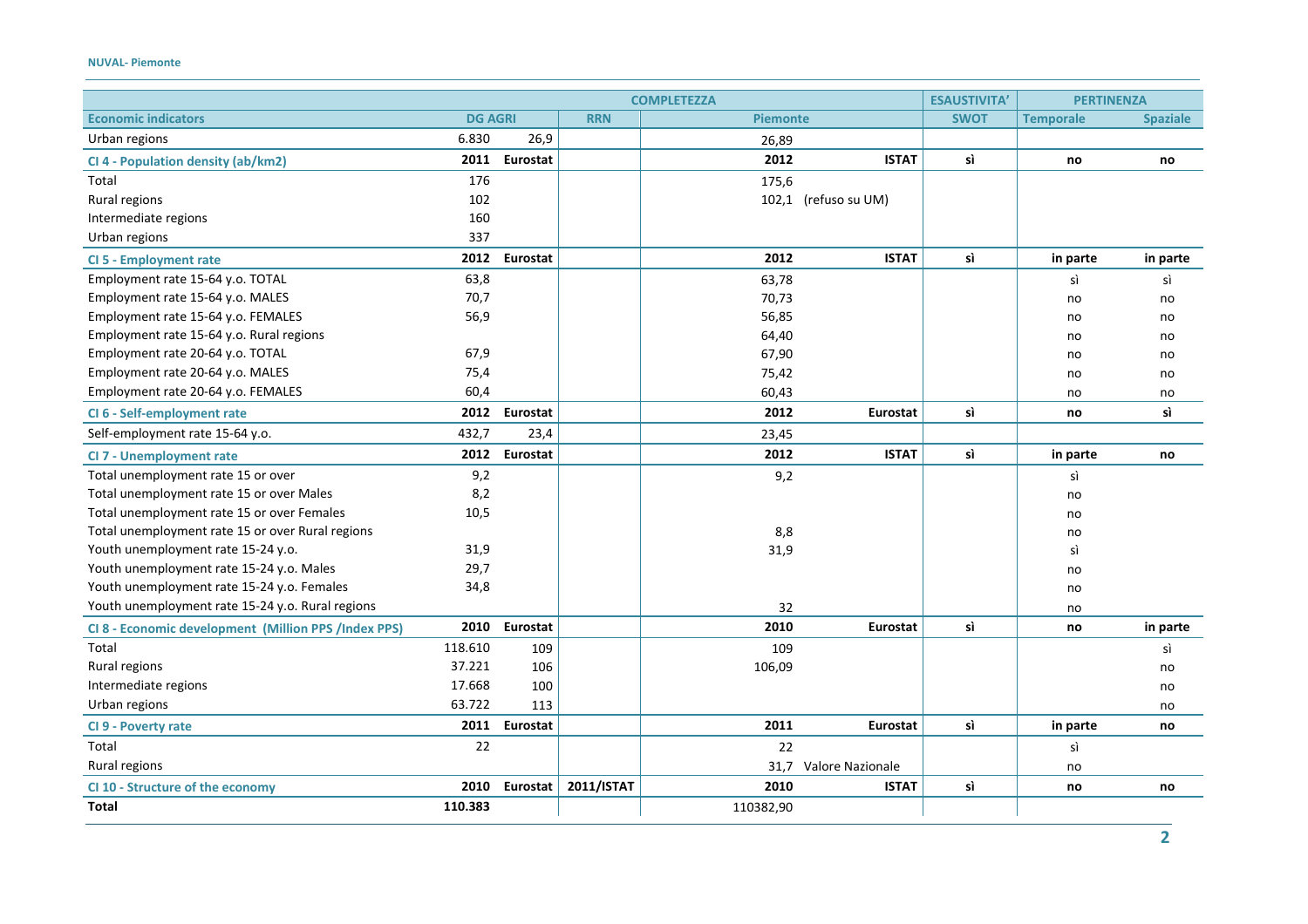|                                         | <b>ESAUSTIVITA'</b> | <b>PERTINENZA</b> |            |                 |                  |             |                  |                 |
|-----------------------------------------|---------------------|-------------------|------------|-----------------|------------------|-------------|------------------|-----------------|
| <b>Economic indicators</b>              | <b>DG AGRI</b>      |                   | <b>RRN</b> | <b>Piemonte</b> |                  | <b>SWOT</b> | <b>Temporale</b> | <b>Spaziale</b> |
| Primary sector                          | 1.538               | 1,4               | 1,5        | 1,5             |                  |             |                  |                 |
| Secondary sector                        | 31.414              | 28,5              | 28,4       | 26,7            |                  |             | accenno          |                 |
| Tertiary sector                         | 77.432              | 70,1              | 70,1       | 71,8            |                  |             |                  |                 |
| Rural regions                           |                     |                   |            | 33,2            | 2009-unioncamere |             |                  |                 |
| Intermediate regions                    |                     |                   |            | 15,5            | 2009-unioncamere |             |                  |                 |
| Urban regions                           |                     |                   |            | 51,2            | 2009-unioncamere |             |                  |                 |
| CI 11 - Structure of the employment     | 2010                | Eurostat          |            | 2010            | Eurostat         | sì          | no               | no              |
| Total                                   | 2.002,1             |                   |            | 2002,1          |                  |             |                  |                 |
| Primary sector                          | 82,5                | 4,1               |            | 4,12            |                  |             |                  |                 |
| Secondary sector                        | 580,0               | 29,0              |            | 28,97           |                  |             |                  |                 |
| Tertiary sector                         | 1.339,6             | 66,9              |            | 66,91           |                  |             |                  |                 |
| Rural regions                           | 639,8               | 32,0              |            | 31,96           |                  |             |                  |                 |
| Intermediate regions                    | 296,1               | 14,8              |            | 14,79           |                  |             |                  |                 |
| Urban regions                           | 1.066,2             | 53,3              |            | 53,25           |                  |             |                  |                 |
| CI 12 - Labour productivity by economic | 2010                | Eurostat          |            | 2010            | <b>ISTAT</b>     | sì          | no               | no              |
| Total                                   | 55.133,6            |                   |            |                 |                  |             |                  |                 |
| Primary sector                          | 18.640,0            |                   |            | 8.640,0         |                  |             |                  |                 |
| Secondary sector                        | 54.161,2            |                   |            | 54.161,2        |                  |             |                  |                 |
| Tertiary sector                         | 57.802,0            |                   |            | 57.802,0        |                  |             |                  |                 |
| Rural regions                           |                     |                   |            |                 |                  |             |                  |                 |
| Intermediate regions                    |                     |                   |            |                 |                  |             |                  |                 |
| Urban regions                           |                     |                   |            |                 |                  |             |                  |                 |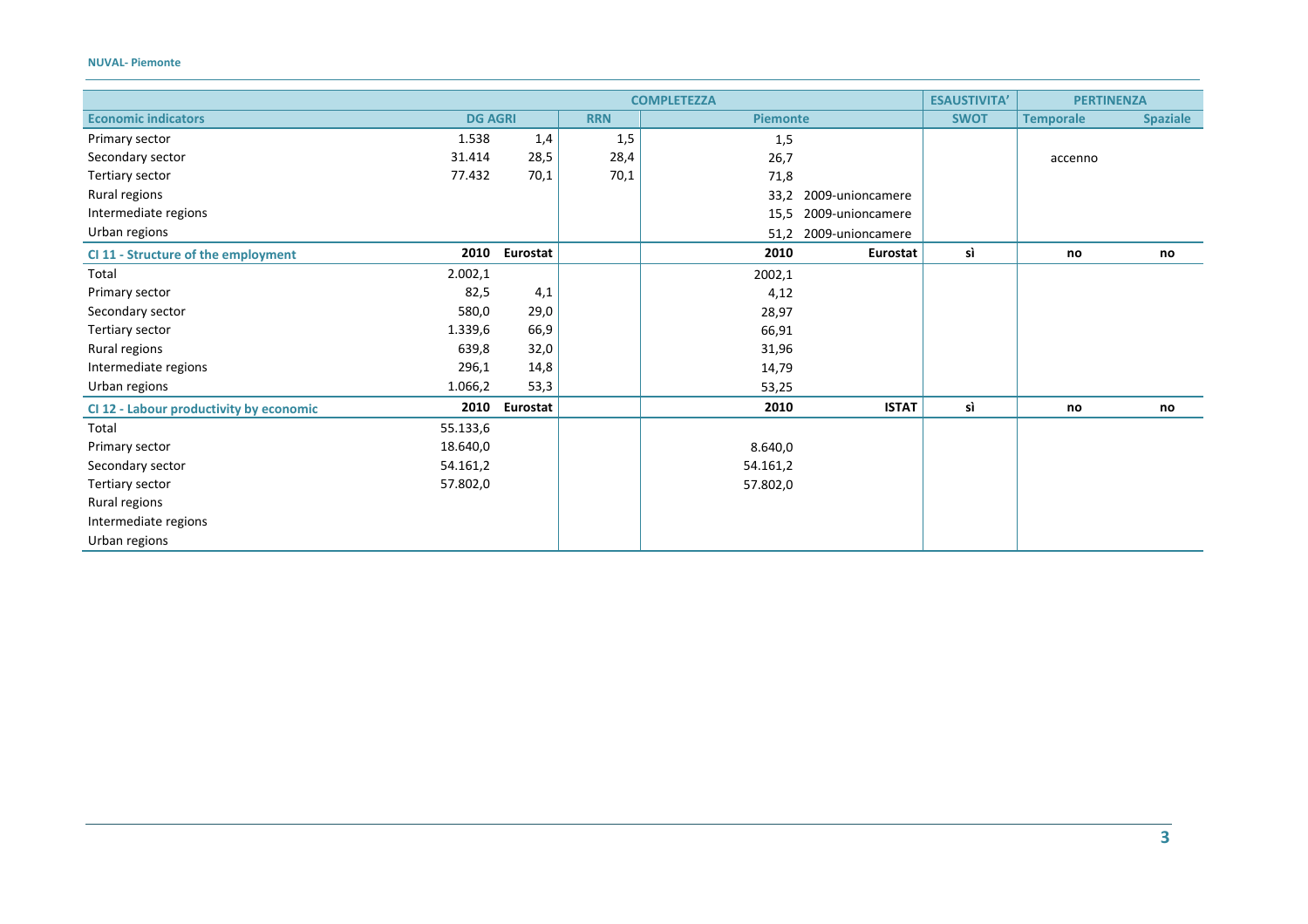### **Tabella A2** ‐ **Elenco indicatori comuni settoriali**

|                                                        |                | <b>ESAUSTIVITA'</b> | <b>PERTINENZA</b> |                |                 |                       |                  |                                                    |
|--------------------------------------------------------|----------------|---------------------|-------------------|----------------|-----------------|-----------------------|------------------|----------------------------------------------------|
| <b>Sectorial indicators</b>                            | <b>DG AGRI</b> |                     | <b>RRN</b>        |                | <b>Piemonte</b> | <b>SWOT</b>           | <b>Temporale</b> | <b>Spaziale</b>                                    |
| CI 13 - Employment by economic activity                |                | 2012 Eurostat       |                   | 2012           | Istat           | sì                    | no               | no                                                 |
| Total (1000 persons)                                   | 1.846          |                     |                   | 1.846          |                 | sì                    |                  |                                                    |
| Agriculture                                            | 53             | 3                   |                   | 53             | 2,9             | sì                    |                  |                                                    |
| Forestry                                               | $\overline{2}$ | 0                   |                   | $\overline{2}$ | 0,1             | sì                    |                  |                                                    |
| Food industry                                          | 41             | $\overline{2}$      |                   | 41             | 2,2             | sì (errore nel testo) |                  |                                                    |
| Tourism                                                | 88             | 5                   |                   | 88             | 4,8             | sì                    |                  |                                                    |
| CI 14 - Labour productivity in agriculture             |                | 2011 Eurostat       |                   | 2011           | Istat           | sì                    | sì               | sì                                                 |
| Total (eur/ula)                                        | 20.530         |                     |                   | 20.529         |                 |                       |                  |                                                    |
| CI 15 - Labour productivity in forestry                |                |                     |                   | 2011           | Istat           | no                    | no               | no                                                 |
| Total (eur/ula)                                        |                |                     |                   | 7.669          |                 |                       |                  |                                                    |
| CI 16 - Labour productivity food industry              |                | 2010 Eurostat       | <b>2010 ISTAT</b> | 2011           | Istat           | sì                    | no               | sì                                                 |
| Total (EUR/person employed)                            | 51.814         |                     | 77.724 51.814     |                |                 | sì                    |                  | sì anche con altri<br>settori (es.<br>agricoltura) |
| <b>CI 17 - Agricultural holdings</b>                   |                | 2010 Eurostat       |                   | 2010           | Istat           | sì                    | sì               | no                                                 |
| Total (n°)                                             | 67.150         |                     |                   | 67.148         |                 |                       |                  |                                                    |
| Zero ha                                                | 400            | $\overline{2}$      |                   | 20.017         |                 |                       |                  |                                                    |
| Less than 2 ha                                         | 19.620         | 121                 |                   |                |                 |                       |                  |                                                    |
| From 2 to 4.9 ha                                       | 16.250         | 100                 |                   | 16.252         |                 |                       |                  |                                                    |
| From 5 to 9.9 ha                                       | 11.140         | 69                  |                   | 11.142         |                 |                       |                  |                                                    |
| From 10 to 19.9 ha                                     | 8.640          | 53                  |                   | 8.635          |                 |                       |                  |                                                    |
| From 20 to 29.9 ha                                     | 3.650          | 22                  |                   | 3.651          |                 |                       |                  |                                                    |
| From 30 to 49.9 ha                                     | 3.470          | 21                  |                   | 3.469          |                 |                       |                  |                                                    |
| From 50 to 99.9 ha                                     | 2.540          | 16                  |                   | 2.538          |                 |                       |                  |                                                    |
| 100 ha and over                                        | 1.440          | 9                   |                   | 1.444          |                 |                       |                  |                                                    |
| Zero EUR                                               | 500            | $\overline{7}$      |                   | 7.789          |                 |                       |                  |                                                    |
| Less than 2 000 EUR                                    | 7.290          | 98                  |                   |                |                 |                       |                  |                                                    |
| From 2 000 to 3 999 EUR                                | 7.440          | 100                 |                   | 7.442          |                 |                       |                  |                                                    |
| From 4 000 to 7 999 EUR                                | 10.010         | 135                 |                   | 10.006         |                 |                       |                  |                                                    |
| From 8 000 to 14 999 EUR                               | 9.830          | 132                 |                   | 9.833          |                 |                       |                  |                                                    |
| From 15 000 to 24 999 EUR<br>From 25 000 to 49 999 EUR | 7.350<br>8.740 | 99<br>117           |                   | 7.345<br>8.741 |                 |                       |                  |                                                    |
| From 50 000 to 99 999 EUR                              | 7.250          | 97                  |                   | 7.248          |                 |                       |                  |                                                    |
|                                                        |                |                     |                   |                |                 |                       |                  |                                                    |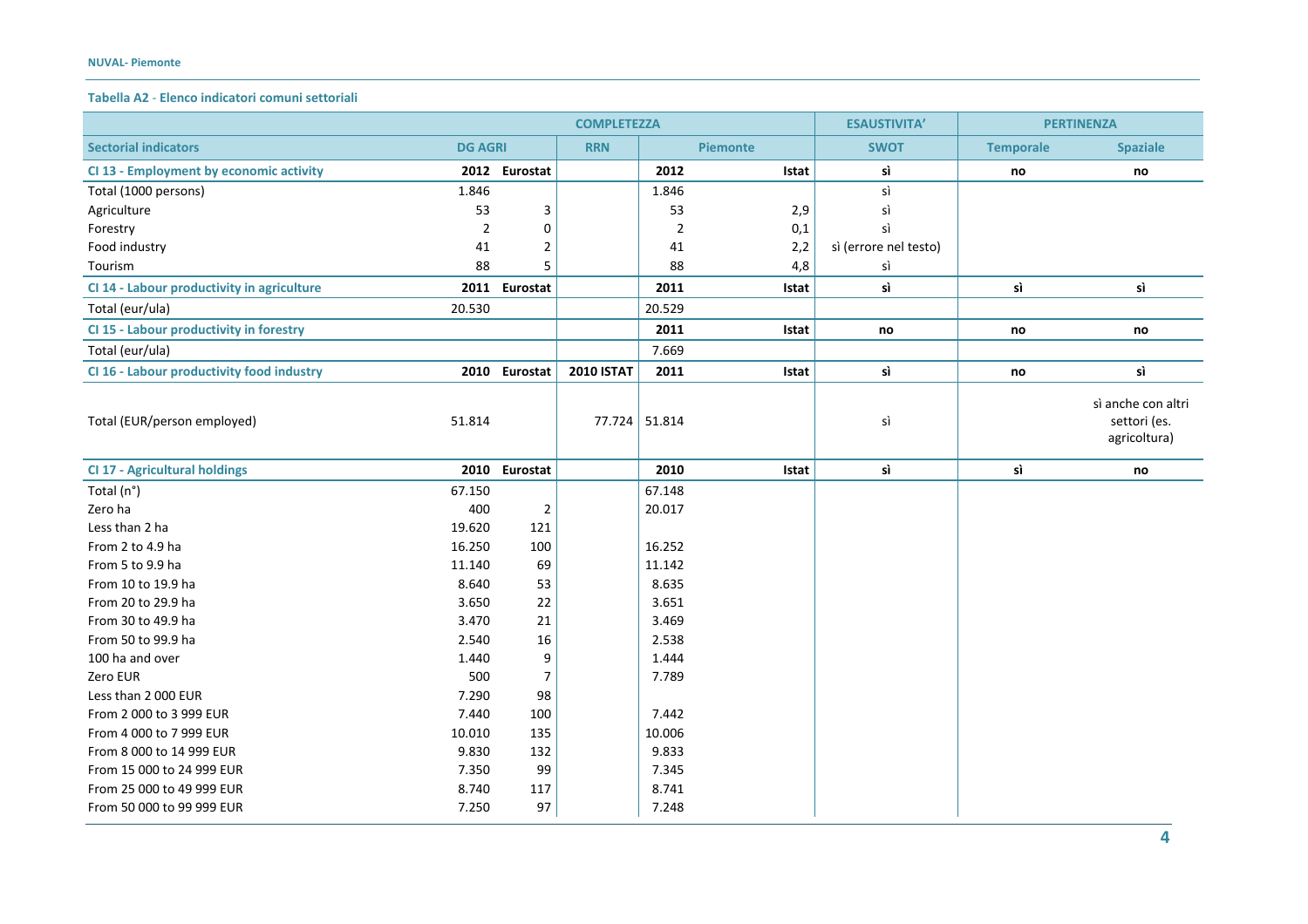### **NUVAL-Piemonte**

|                                             |                             |                 | <b>COMPLETEZZA</b> |                       |                    | <b>ESAUSTIVITA'</b> |                  | <b>PERTINENZA</b> |
|---------------------------------------------|-----------------------------|-----------------|--------------------|-----------------------|--------------------|---------------------|------------------|-------------------|
| <b>Sectorial indicators</b>                 | <b>DG AGRI</b>              |                 | <b>RRN</b>         |                       | <b>Piemonte</b>    | <b>SWOT</b>         | <b>Temporale</b> | <b>Spaziale</b>   |
| From 100 000 to 249 999 EUR                 | 6.100                       | 82              |                    | 6.095                 |                    |                     |                  |                   |
| From 250 000 to 499 999 EUR                 | 1.710                       | 23              |                    | 1.708                 |                    |                     |                  |                   |
| 500 000 EUR or over                         | 940                         | 13              |                    | 941                   |                    |                     |                  |                   |
| Physical size                               | 1.010.780                   | 15              |                    | 15                    |                    |                     |                  |                   |
| Economic size                               | 3.871.812.55<br>$\mathbf 0$ | 57.659          |                    | 57.661                |                    |                     |                  |                   |
| Labour size (persons)                       | 137.710                     | 2               |                    | $\overline{2}$        |                    |                     |                  |                   |
| Labour size AWU                             | 64.830                      | $\mathbf{1}$    |                    | $\mathbf{1}$          |                    |                     |                  |                   |
| CI 18 - Agricultural area                   |                             | 2010 Eurostat   |                    | 2010                  | Istat (censimento) | sì                  | sì               | sì                |
| <b>Total UAA</b>                            | 1.010.780                   |                 |                    | 1.010.<br>780         |                    | sì                  |                  |                   |
| Arable land                                 | 543.250                     | 54              |                    | 54                    |                    | sì                  |                  |                   |
| Permanent grassland and meadow              | 371.350                     | 37              |                    | 37                    |                    | sì                  |                  |                   |
| Permanent crops                             | 94.600                      | 9               |                    | 9                     |                    | sì                  |                  |                   |
| Kitchen gardens                             | 1.580                       | 0               |                    |                       |                    |                     |                  |                   |
| CI 19 - Area under organic farming          | 2010                        | <b>Eurostat</b> |                    | 2010                  | Istat (censimento) | sì                  | no               | no                |
| Total area under organic farming, of which: | 21.550                      | $\overline{2}$  |                    | $\overline{2}$        |                    | sì                  |                  |                   |
| Certified                                   | 20.920                      | 97              |                    | 20.920                |                    | sì                  |                  |                   |
| In conversion                               | 630                         | 3               |                    | 630                   |                    |                     |                  |                   |
| CI 20 - Irrigated land                      | 2010                        | Eurostat        |                    | 2010                  | Istat (censimento) | sì                  | no               | no                |
| Total                                       | 363.750                     | 36              |                    | 363.75<br>$\mathbf 0$ | 35,9870595         | sì                  |                  |                   |
| CI 21 - Livestock units                     |                             | 2010 Eurostat   |                    | 2010                  | Istat (censimento) | sì                  | no               | no                |
| Total                                       | 1.030.400                   |                 |                    | 1.030.<br>400         |                    |                     |                  |                   |
| Equidae                                     | 19.210                      |                 |                    |                       |                    |                     |                  |                   |
| Cattle (total)                              | 818.630                     |                 |                    |                       |                    |                     |                  |                   |
| Cattle Bovine                               | 468.960                     |                 |                    |                       |                    |                     |                  |                   |
| <b>Cattle Heifers</b>                       | 84.200                      |                 |                    |                       |                    |                     |                  |                   |
| Cattle Dairy cows                           | 147.920                     |                 |                    |                       |                    |                     |                  |                   |
| Cattle Other                                | 117.550                     |                 |                    |                       |                    |                     |                  |                   |
| Sheep                                       | 92.660                      |                 |                    |                       |                    |                     |                  |                   |
| Goats                                       | 46.580                      |                 |                    |                       |                    |                     |                  |                   |
| Pigs                                        | 1.112.080                   |                 |                    |                       |                    |                     |                  |                   |
| Poultry total                               | 10.670                      |                 |                    |                       |                    |                     |                  |                   |
| <b>Poultry Broilers</b>                     | 6.470                       |                 |                    |                       |                    |                     |                  |                   |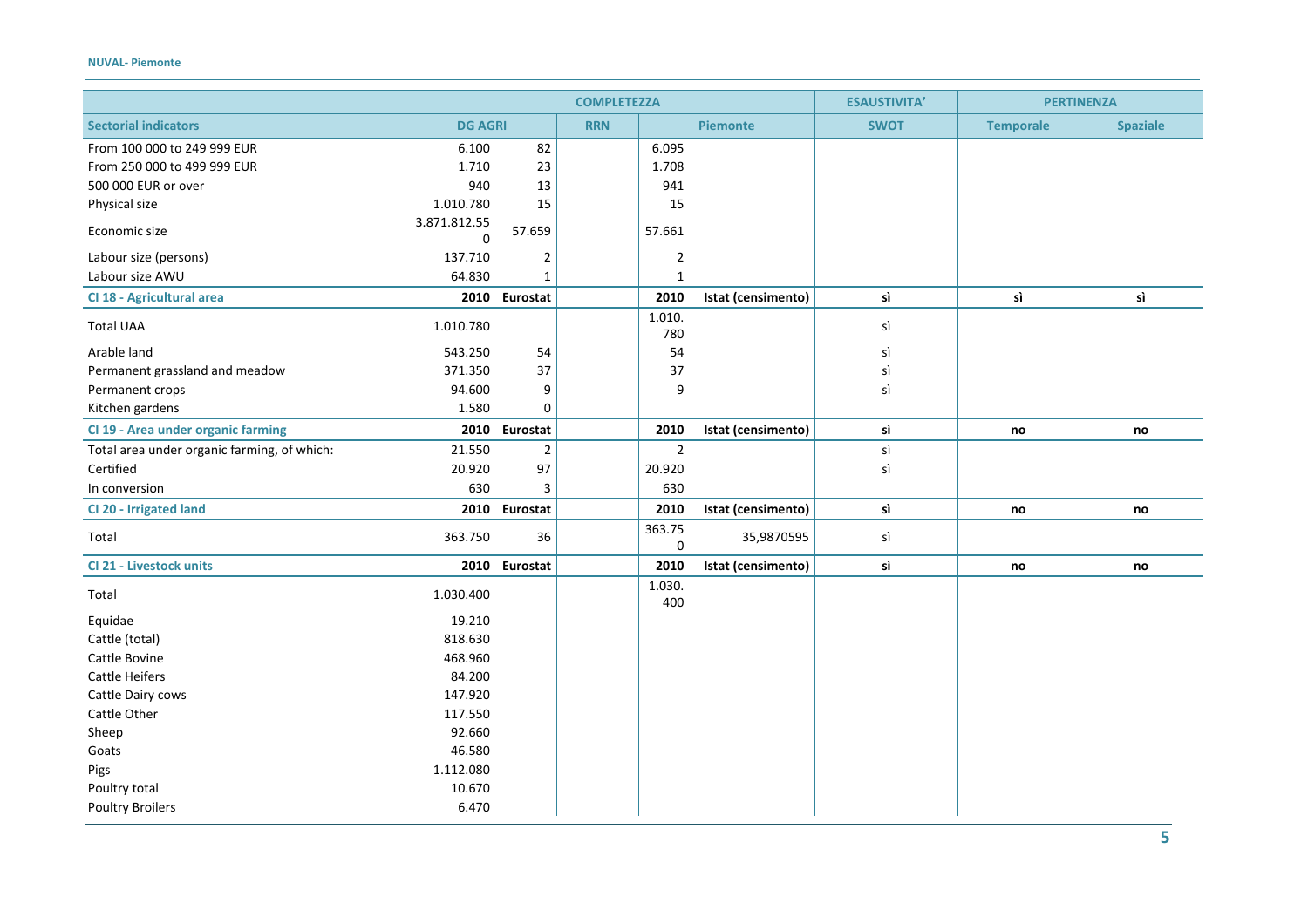|                                                                                                                                                           | <b>ESAUSTIVITA'</b><br><b>COMPLETEZZA</b> |                 |            |             |                    |                                                            |                  |                 |  |
|-----------------------------------------------------------------------------------------------------------------------------------------------------------|-------------------------------------------|-----------------|------------|-------------|--------------------|------------------------------------------------------------|------------------|-----------------|--|
| <b>Sectorial indicators</b>                                                                                                                               | <b>DG AGRI</b>                            |                 | <b>RRN</b> |             | <b>Piemonte</b>    | <b>SWOT</b>                                                | <b>Temporale</b> | <b>Spaziale</b> |  |
| Poultry Laying hens<br>Poultry Other<br>Rabbits (breeding females)                                                                                        | 2.850<br>1.350<br>92.860                  |                 |            |             |                    |                                                            |                  |                 |  |
| <b>CI 22 - Farm labour force</b>                                                                                                                          |                                           | 2010 Eurostat   |            | 2010        | Istat (censimento) | sì                                                         | no               | no              |  |
| Regular farm labour force Total persons                                                                                                                   | 137.710                                   |                 |            | 137.71<br>0 |                    |                                                            |                  |                 |  |
| Regular farm labour force Family labour force<br>Regular farm labour force Total Non-family labour<br>force                                               | 129.750<br>7.960                          |                 |            | 62.770      |                    | sì (valore diverso nel<br>testo a pag. 28)                 |                  |                 |  |
| Regular farm labour forceTotal AWU<br>Regular farm labour force Family labour force AWU<br>Regular farm labour force Total Non-family labour<br>force AWU | 62.770<br>58.020<br>4.760                 |                 |            |             |                    |                                                            |                  |                 |  |
| Temporary farm labour force Total AWU                                                                                                                     | 2.050                                     |                 |            |             |                    |                                                            |                  |                 |  |
| CI 23 - Age structure of farm managers                                                                                                                    |                                           | 2010 Eurostat   |            | 2010        | Istat (censimento) | sì                                                         | discorsivo       | in parte        |  |
| Total farm managers<br>Farm managers Less than 35 years                                                                                                   | 67.140<br>4.460                           | 7               |            | 67.148<br>7 |                    | sì (competenze e<br>servizi svilupo e lavoro<br>e giovani) |                  |                 |  |
| Farm managers Between 35 and 54 years<br>Farm managers 55 years and over                                                                                  | 26.330<br>36.350                          | 39<br>54        |            |             |                    |                                                            |                  |                 |  |
| Less than 35 years / 55 years and over                                                                                                                    |                                           | 12              |            | 12          |                    | sì                                                         |                  | sì              |  |
| CI 24 - Agricultural training of farm managers                                                                                                            | 2010                                      | <b>Eurostat</b> |            | 2010        | Eurostat           | discorsivo                                                 | no               | no              |  |
| Total farm managers<br>Total farm managers Practical experience only<br>Total farm managers Basic training                                                | 67.150<br>450<br>62.590                   | 1<br>93         |            | 99          |                    |                                                            |                  |                 |  |
| Total farm managers Full agricultural training                                                                                                            | 4.110                                     | 6               |            |             |                    | sì 6,1 ma non in tab<br>pag 29                             |                  |                 |  |
| Less than 35 years farm managers<br>Less than 35 years farm managers Practical experience<br>only                                                         | 4.460<br>0                                | 0               |            |             |                    |                                                            |                  |                 |  |
| Less than 35 years farm managers Basic training<br>Less than 35 years farm managers Full agricultural<br>training                                         | 3.580<br>880                              | 80<br>$20\,$    |            | 100         |                    |                                                            |                  |                 |  |
| Between 35 and 54 years farm managers<br>Between 35 and 54 years farm managers Practical<br>experience only                                               | 26.330<br>20                              | 0               |            |             |                    |                                                            |                  |                 |  |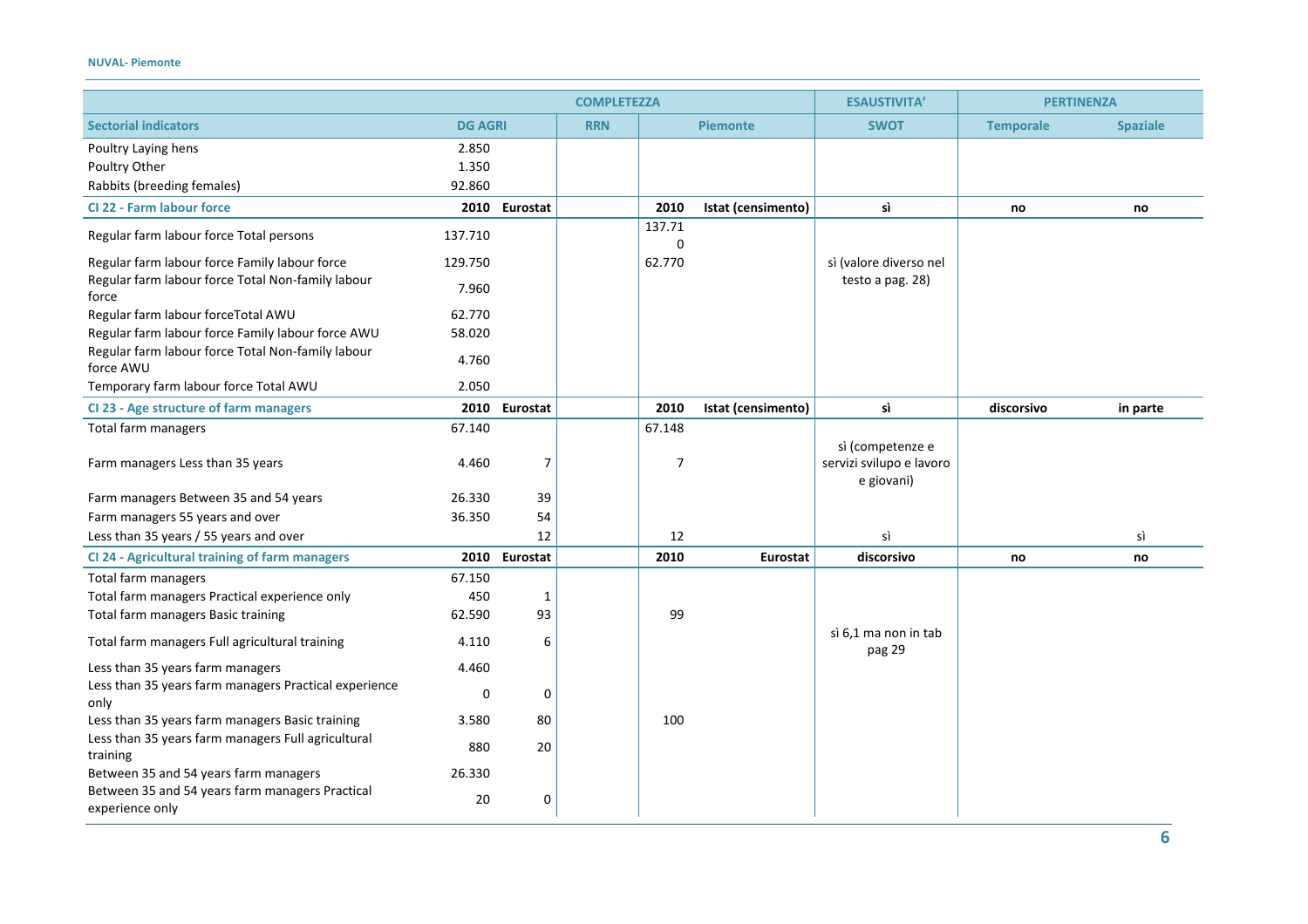### **NUVAL-Piemonte**

|                                                                        |                |                | <b>COMPLETEZZA</b> |                 |                                                                               | <b>ESAUSTIVITA'</b>                                                                 |                 | <b>PERTINENZA</b> |  |
|------------------------------------------------------------------------|----------------|----------------|--------------------|-----------------|-------------------------------------------------------------------------------|-------------------------------------------------------------------------------------|-----------------|-------------------|--|
| <b>Sectorial indicators</b>                                            | <b>DG AGRI</b> | <b>RRN</b>     |                    | <b>Piemonte</b> | <b>SWOT</b>                                                                   | <b>Temporale</b>                                                                    | <b>Spaziale</b> |                   |  |
| Between 35 and 54 years farm managers Basic training                   | 23.940         | 91             |                    |                 |                                                                               |                                                                                     |                 |                   |  |
| Between 35 and 54 years farm managers Full<br>agricultural training    | 2.370          | 9              |                    |                 |                                                                               |                                                                                     |                 |                   |  |
| 55 years and over farm managers                                        | 36.350         |                |                    |                 |                                                                               |                                                                                     |                 |                   |  |
| 55 years and over farm managers Practical experience                   |                |                |                    |                 |                                                                               |                                                                                     |                 |                   |  |
| only                                                                   | 420            | 1              |                    |                 |                                                                               |                                                                                     |                 |                   |  |
| 55 years and over farm managers Basic training                         | 35.060         | 96             |                    |                 |                                                                               |                                                                                     |                 |                   |  |
| 55 years and over farm managers Full agricultural<br>training          | 860            | $\overline{2}$ |                    |                 |                                                                               |                                                                                     |                 |                   |  |
| CI 25 - Agricultural factor income (II2)                               |                |                |                    | 2010-<br>2012   |                                                                               | <b>RICA</b><br>sì                                                                   | sì              | no                |  |
| Total (Euro/ULA)                                                       |                |                |                    | 27.124          |                                                                               |                                                                                     |                 |                   |  |
| Total INDEX (2005=100)                                                 |                |                |                    | n.a.            |                                                                               |                                                                                     |                 |                   |  |
| CI 26 - Agricultural entrepreneurial income (II1)                      |                |                |                    | 2010-<br>2012   |                                                                               | <b>RICA</b><br>sì                                                                   | sì              | no                |  |
| Total (Euro/ULA)                                                       |                |                |                    | 22.913          |                                                                               |                                                                                     |                 |                   |  |
| Total INDEX (2005=100)                                                 |                |                |                    | n.a.            |                                                                               |                                                                                     |                 |                   |  |
| CI 27 - Agricultural productivity                                      |                |                |                    | 2009-<br>2011   | valore nazionale                                                              | no                                                                                  | no              | no                |  |
| Total INDEX (2005=100)                                                 |                |                |                    | 100             | PROXY COME DA DOC "Defining proxy indicators for rural development programes" |                                                                                     |                 |                   |  |
| CI 28 - Gross fixed capital formation in agriculture                   |                |                | 2010/ISTAT         | 2010            | <b>ISTAT</b>                                                                  | sì                                                                                  | sì              | no                |  |
| Gross fixed capital formation in agriculture                           |                |                | 1.330              | 1.166           |                                                                               | in I.ISTAT è aggiornata al 2011 è 1511,6 e il VA è 1699,2 quindi 88,96%             |                 |                   |  |
| Gross fixed capital formation in agriculture (% of GVA in agriculture) |                |                | 1                  | $\mathbf{1}$    |                                                                               |                                                                                     |                 |                   |  |
| CI 29 - Forest area                                                    |                |                | 2005/SIAN          | 2010            | SIN - INEA                                                                    | sì                                                                                  | sì              | no                |  |
| Total area of forest and other wooded land 1000 ha                     |                |                | 940                | 972             |                                                                               | nel testo si usa fonte SIFOR<br>(922,866ha e 36%); pag.45                           | sì              |                   |  |
| Total area of forest and other wooded land %                           |                |                | 37                 | $\mathbf 0$     |                                                                               |                                                                                     |                 |                   |  |
| <b>CI 30 - Tourism infrastructure</b>                                  |                | 2011 Eurostat  |                    | 2011            | <b>Eurostat</b>                                                               | NO (si utilizzano altri dati<br>pg 63)                                              | no              | no                |  |
| Total bed-places<br>189.101                                            |                |                |                    | 189.10<br>1     |                                                                               |                                                                                     |                 |                   |  |
| Rural regions<br>107.257<br>57                                         |                |                |                    | 32              |                                                                               | Vedere aggiornamento Banca dati CE- Aggiornamento Indicatori CI 13, 16, 30, 36 e 38 |                 |                   |  |
| Intermediate regions                                                   | 59.182         | 31             |                    | 32              |                                                                               | gennaio 2014 (263.17 KB)                                                            |                 |                   |  |
| Urban regions                                                          | 22.662         | 12             |                    | 36              |                                                                               |                                                                                     |                 |                   |  |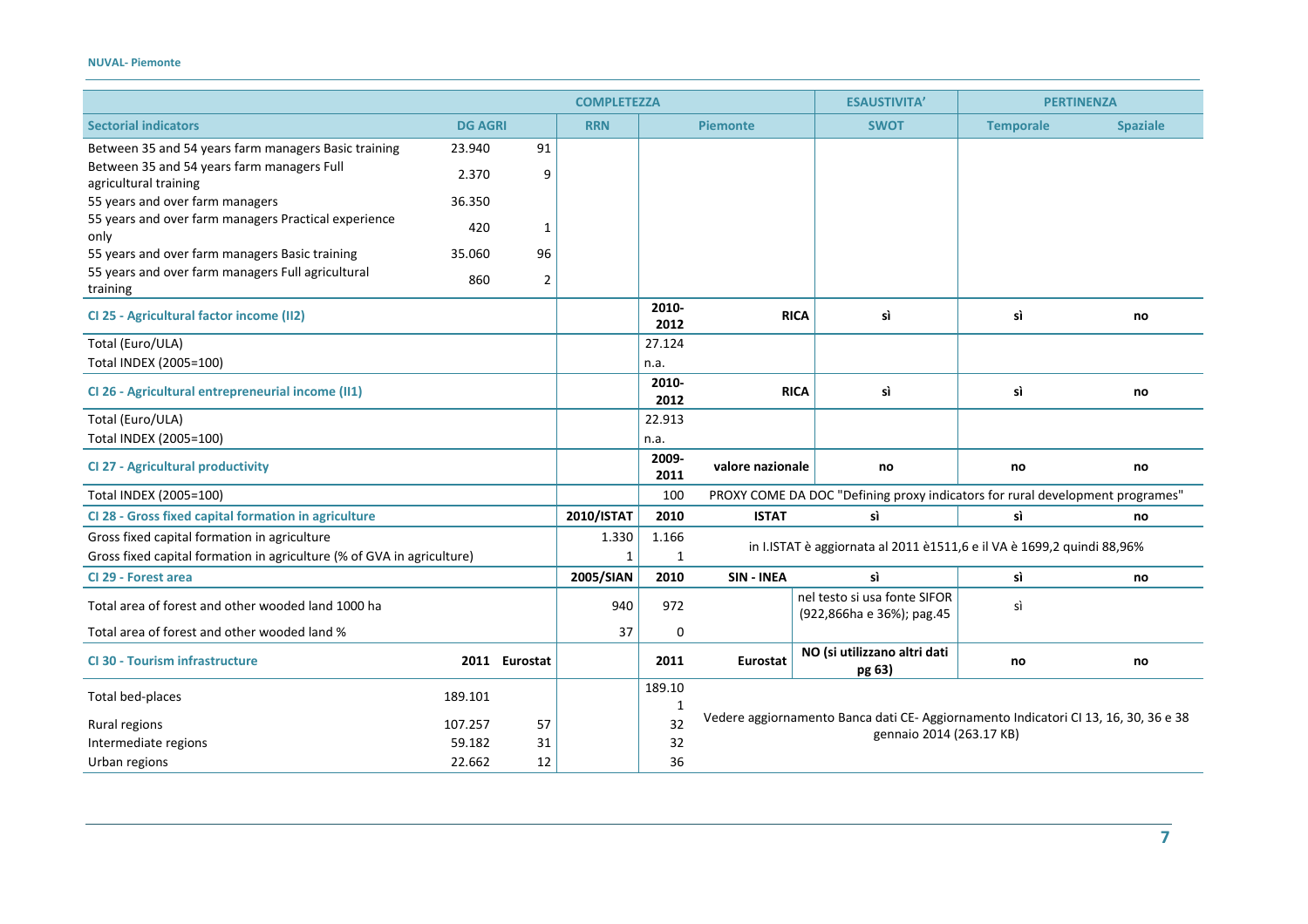### **Tabella A3 ‐ Elenco indicatori comuni ambientali**

|                                                                                 | <b>COMPLETEZZA</b> |                             |                                                 |                 |                                     |                  |                  |                 |  |
|---------------------------------------------------------------------------------|--------------------|-----------------------------|-------------------------------------------------|-----------------|-------------------------------------|------------------|------------------|-----------------|--|
| <b>Environmental indicators</b>                                                 |                    | <b>DG AGRI</b>              | <b>RRN</b>                                      | <b>Piemonte</b> |                                     | <b>SWOT</b>      | <b>Temporale</b> | <b>Spaziale</b> |  |
| CI 31 - Land cover                                                              | 2006               | <b>Corine Land</b><br>Cover |                                                 | 2006            | <b>Corine Land</b><br>Cover         | sì               | no               | no              |  |
| Total agricultural area Agricultural area                                       | 44                 |                             |                                                 | 44              |                                     |                  |                  |                 |  |
| Total agricultural area Natural grassland                                       | 9                  |                             |                                                 | 9               |                                     |                  |                  |                 |  |
| Total forest area Forest area                                                   | 30                 |                             |                                                 | 30              |                                     |                  |                  |                 |  |
| Total forest area Transitional woodland-shrub                                   | 5                  |                             |                                                 | 5               |                                     |                  |                  |                 |  |
| Natural area                                                                    | 7                  |                             |                                                 |                 |                                     |                  |                  |                 |  |
| Artificial area                                                                 | 4                  |                             |                                                 |                 |                                     |                  |                  |                 |  |
| Other area (includes sea and inland water)                                      | 1                  |                             |                                                 | 1               |                                     |                  |                  |                 |  |
| <b>CI 32 - Less-favoured areas</b>                                              |                    |                             | <b>2012 SIAN</b>                                | 2013            | Anagrafe<br>Unica                   | <b>NO</b>        | no               | no              |  |
| UAA non-LFA                                                                     |                    |                             | 74                                              | 29              |                                     |                  |                  |                 |  |
| UAA in LFA Total                                                                |                    |                             | 26                                              | 71              |                                     |                  |                  |                 |  |
| UAA in LFA LFA mountain (ex-art.18)                                             |                    |                             | 0                                               | 29              |                                     |                  |                  |                 |  |
| UAA in LFA LFA other (ex-art.19)                                                |                    |                             | $\mathbf{1}$                                    |                 |                                     |                  |                  |                 |  |
| UAA in LFA LFA specific (ex-art.20)                                             |                    |                             | 26                                              |                 |                                     |                  |                  |                 |  |
| CI 33 - Areas of extensive agriculture                                          | 2007               | Eurostat                    | FADN/ISTAT(2011)                                | 2007            | Eurostat                            | no               | no               | no              |  |
| Farm input intensity UAA managed by farms with low<br>input intensity per ha    | 36                 |                             | 39,90                                           | 36              |                                     |                  |                  |                 |  |
| Farm input intensity UAA managed by farms with<br>medium input intensity per ha | 30                 |                             | 31,11                                           | $30\,$          |                                     |                  |                  |                 |  |
| Farm input intensity UAA managed by farms with high<br>input intensity per ha   | 34                 |                             | 28,99                                           | 34              |                                     |                  |                  |                 |  |
| Areas of extensive grazing ha of extensive forage areas                         |                    |                             |                                                 |                 | 19 ISTAT 2010                       |                  |                  |                 |  |
| Areas of extensive grazing % of total UAA                                       |                    |                             |                                                 |                 |                                     |                  |                  |                 |  |
| <b>Cl 34 - Natura 2000</b>                                                      |                    | 2011 DG ENV/EAA             | <b>MATTM- dati</b><br>"Rete<br>Natura2000" 2013 |                 |                                     | sì               | no               | no              |  |
| Territory under Natura 2000's Special Protection Areas<br>(SPAs)                | 12                 |                             | 12,1                                            |                 |                                     | vedere vas pag62 |                  |                 |  |
| Territory under Natura 2000's Sites of Community<br>Importance (SCIs)           | 11                 |                             | 4,6                                             |                 |                                     |                  |                  |                 |  |
| Territory under Natura 2000's network                                           | 16                 |                             | 15,6                                            |                 | Regione aree<br>16 protette<br>2011 | sì               |                  |                 |  |
| UAA under Natura 2000 Agricultural area                                         | 4                  |                             | 3,7                                             |                 |                                     |                  |                  |                 |  |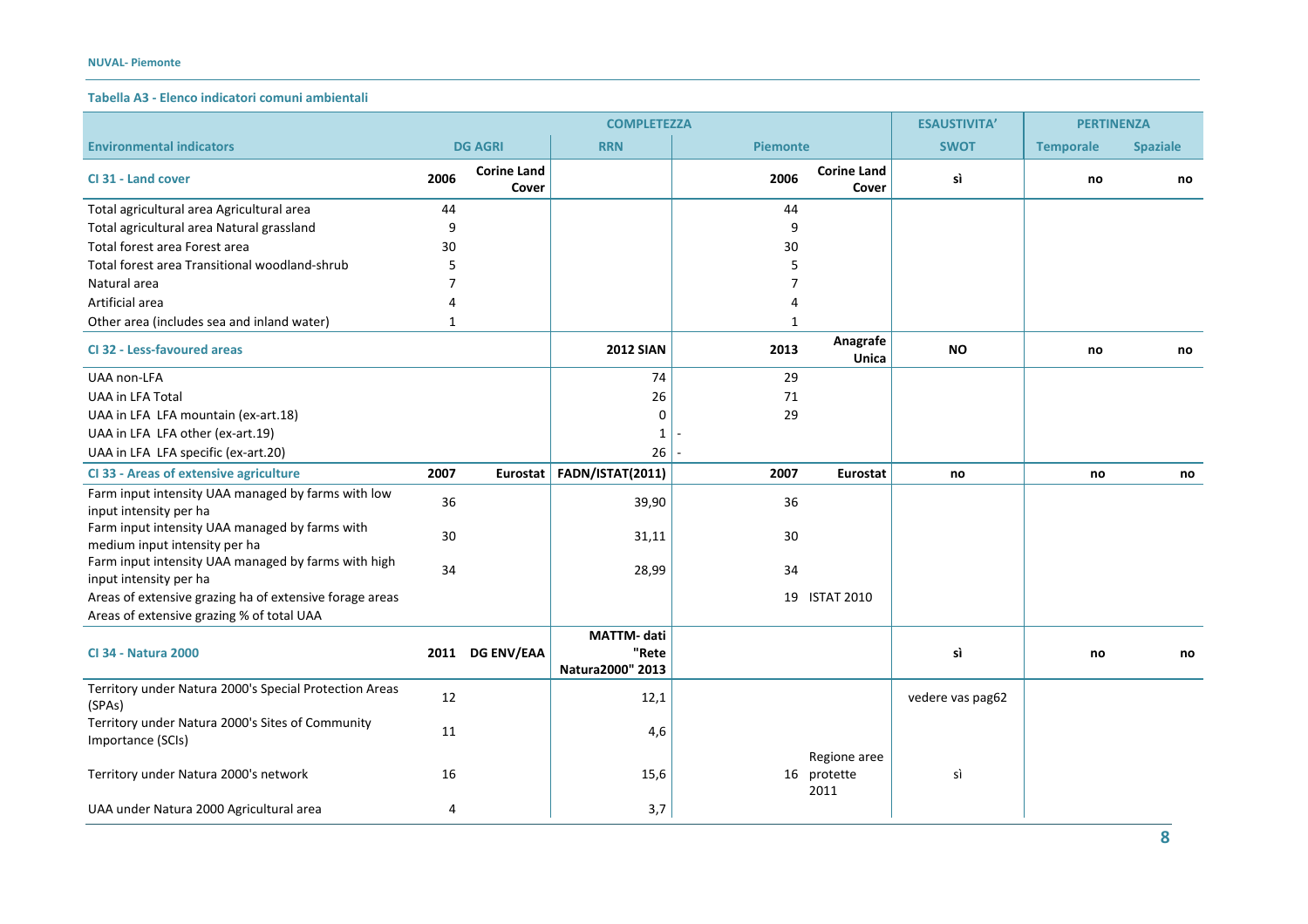|                                                                                      |                                     |                | <b>COMPLETEZZA</b>                                                                                                              |                 |                                            | <b>ESAUSTIVITA'</b>                                                                 | <b>PERTINENZA</b> |                 |
|--------------------------------------------------------------------------------------|-------------------------------------|----------------|---------------------------------------------------------------------------------------------------------------------------------|-----------------|--------------------------------------------|-------------------------------------------------------------------------------------|-------------------|-----------------|
| <b>Environmental indicators</b>                                                      |                                     | <b>DG AGRI</b> | <b>RRN</b>                                                                                                                      | <b>Piemonte</b> |                                            | <b>SWOT</b>                                                                         | <b>Temporale</b>  | <b>Spaziale</b> |
| UAA under Natura 2000 Agricultural area (including<br>natural grassland)             | 10                                  |                | 9,8                                                                                                                             |                 | Inventario<br>10 forestale<br>2000         | sì                                                                                  |                   |                 |
| Forest area under Natura 2000 Forest area                                            | 15                                  |                | 15,4                                                                                                                            |                 |                                            |                                                                                     |                   |                 |
| Forest area under Natura 2000 Forest area (including<br>transitional woodland-shrub) | 18                                  |                | 18,0                                                                                                                            |                 | 13 Ipla 2013                               |                                                                                     |                   |                 |
| <b>CI 35 - Farmland birds index</b>                                                  |                                     |                |                                                                                                                                 | 2013            | Ipla                                       | sì                                                                                  | sì                | no              |
| Total (n°)                                                                           |                                     |                |                                                                                                                                 | 104             | nel testo<br>105;pag45                     | sì                                                                                  | sì                | no              |
| CI 36 - Conservation status of agricultural habitats<br>(grassland)                  | <b>DG</b><br><b>Enviro</b><br>nment | 2000-2006      |                                                                                                                                 |                 |                                            | no                                                                                  |                   |                 |
| Favourable                                                                           | 62                                  | 2.582          | PROXY regione di<br>riferimento                                                                                                 |                 |                                            |                                                                                     |                   |                 |
| Unfavourable-inadequate                                                              | 31                                  | 240            |                                                                                                                                 |                 |                                            | Vedere aggiornamento Banca dati CE- Aggiornamento Indicatori CI 13, 16, 30, 36 e 38 |                   |                 |
| Unfavourable-bad                                                                     | 0                                   | $\mathbf 0$    |                                                                                                                                 |                 |                                            | gennaio 2014 (263.17 KB)                                                            |                   |                 |
| Unknown<br>Data not available                                                        | 8                                   | $\overline{2}$ |                                                                                                                                 |                 |                                            |                                                                                     |                   |                 |
| CI 37 HNV farming                                                                    |                                     |                | <b>RRN-dati</b><br><b>AGRIT2010,</b><br><b>CLC2000 e</b><br>Natura2000; HNV-<br>approccio della<br>copertura del<br>suolo; 2011 | 2013            | Anagrafe<br>Unica                          | sì                                                                                  | no                | no              |
| UAA farmed to generate High Nature Value                                             |                                     |                | 55                                                                                                                              | 24              | Valori messi                               |                                                                                     |                   |                 |
| UAA farmed to generate High Nature Value- classe di valore<br>naturale Alta          |                                     |                | 12                                                                                                                              | 12              | in nota nel<br>testo pag 45<br>senza fonte |                                                                                     |                   |                 |
| UAA farmed to generate High Nature Value- classe di valore<br>naturale Bassa         |                                     |                | 24                                                                                                                              | 25              |                                            |                                                                                     |                   |                 |
| UAA farmed to generate High Nature Value- classe di valore<br>naturale Media         |                                     |                | 18                                                                                                                              | 18              |                                            |                                                                                     |                   |                 |
| UAA farmed to generate High Nature Value- classe di valore naturale Molto Alta       |                                     |                | $\mathbf{1}$                                                                                                                    | $\mathbf{1}$    |                                            |                                                                                     |                   |                 |
| <b>CI 38 - Protected forest</b>                                                      |                                     |                | <b>INFC, 2005</b>                                                                                                               |                 |                                            | parte                                                                               | no                | no              |
| % aree boscate con vincoli di tipo naturalistico                                     |                                     |                | 12                                                                                                                              |                 |                                            | nel testo si dice 15%<br>pag 45 manca fonte                                         |                   |                 |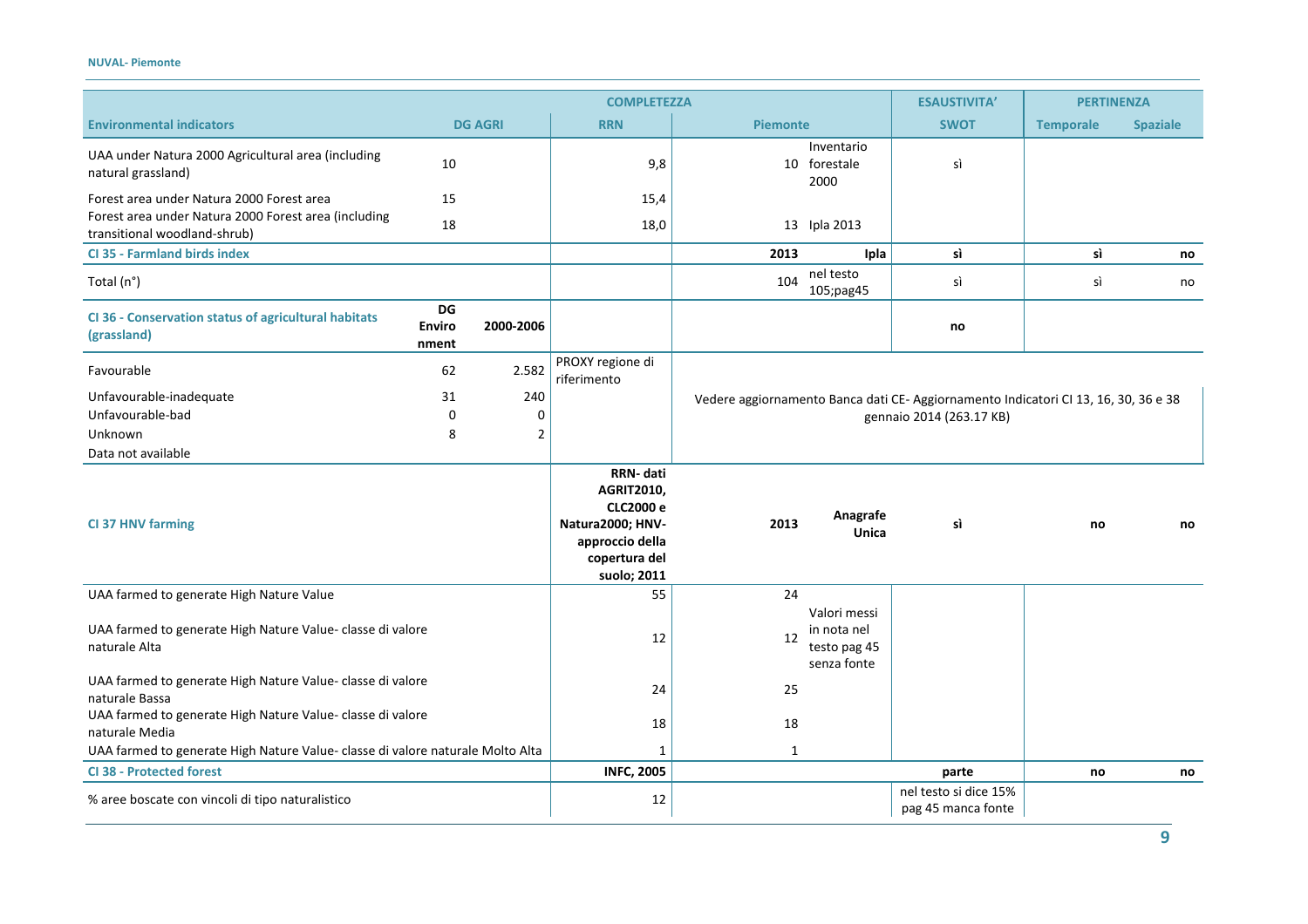|                                                                                                                       |                    |                                   | <b>COMPLETEZZA</b> |                                                                                  |                       | <b>ESAUSTIVITA'</b>                       | <b>PERTINENZA</b> |                 |
|-----------------------------------------------------------------------------------------------------------------------|--------------------|-----------------------------------|--------------------|----------------------------------------------------------------------------------|-----------------------|-------------------------------------------|-------------------|-----------------|
| <b>Environmental indicators</b>                                                                                       |                    | <b>DG AGRI</b>                    | <b>RRN</b>         | <b>Piemonte</b>                                                                  |                       | <b>SWOT</b>                               | <b>Temporale</b>  | <b>Spaziale</b> |
| Class 1.1 - no active intervention                                                                                    |                    |                                   |                    | Proxy-L'INFC sarà aggiornato a<br>partire dal 2013 (Progetto<br><b>INFC2015)</b> |                       |                                           |                   |                 |
| Class 1.2 - Minimum intervention                                                                                      |                    |                                   |                    |                                                                                  |                       |                                           |                   |                 |
| Class 1.3 - Conservation through active management                                                                    |                    |                                   |                    |                                                                                  |                       |                                           |                   |                 |
| Class 2 - Protection of landscapes and specific natural elements                                                      |                    |                                   |                    |                                                                                  |                       |                                           |                   |                 |
| CI 39 - Water abstraction in agriculture                                                                              | 2010               | <b>Eurostat</b>                   |                    | 2010                                                                             | Istat<br>(censimento) | sì                                        | no                | no              |
| Water abstraction in agriculture                                                                                      | 10.850.<br>158     |                                   |                    | 10.850.158                                                                       |                       |                                           |                   |                 |
| CI 40 - Water quality                                                                                                 | 2010               | Eurostat                          |                    |                                                                                  |                       | parte                                     | parte             | no              |
| Potential surplus of nitrogen on agricultural land kg N/ha/year                                                       |                    |                                   |                    |                                                                                  | 32 Ipla 2012          | si                                        | si                |                 |
| Potential surplus of phosphorus on agricultural land Kg<br>P/ha/year                                                  |                    |                                   |                    |                                                                                  | 13 Ipla 2012          | si                                        | si                |                 |
| Nitrates in freshwater - Surface water High quality<br>(< 2.0)                                                        |                    |                                   |                    |                                                                                  | 13 arpa 2010          |                                           |                   |                 |
| Nitrates in freshwater - Surface water Moderate quality (>=2.0<br>and $<$ 5.6)                                        |                    |                                   |                    |                                                                                  | 38 arpa 2010          |                                           |                   |                 |
| Nitrates in freshwater - Surface water Poor quality (>=5.6)                                                           |                    |                                   |                    |                                                                                  | 50 arpa 2010          |                                           |                   |                 |
| Nitrates in freshwater - Groundwater High quality                                                                     |                    |                                   |                    |                                                                                  |                       |                                           |                   |                 |
| (< 2.0)                                                                                                               |                    |                                   |                    |                                                                                  | 65 arpa 2010          |                                           |                   |                 |
| Nitrates in freshwater - Groundwater Moderate quality (>=2.0<br>and $<$ 5.6)                                          |                    |                                   |                    |                                                                                  | 25 arpa 2010          |                                           |                   |                 |
| Nitrates in freshwater - Groundwater Poor quality (>=5.6)                                                             |                    |                                   |                    |                                                                                  | 10 arpa 2010          |                                           |                   |                 |
| CI 41 - Soil organic matter                                                                                           |                    |                                   |                    |                                                                                  |                       | parte                                     | no                | no              |
| Total estimates of organic carbon content in arable<br>land                                                           |                    |                                   |                    |                                                                                  | 20 Ipla 2012          | si fa riferimento I 41<br>ma non a valore |                   |                 |
| Mean organic carbon content                                                                                           |                    |                                   |                    |                                                                                  | 14 Ipla 2012          |                                           |                   |                 |
| <b>CI 42 - Soil erosion</b>                                                                                           | 2006-<br>2007      | Joint<br>Research<br>Center (JRC) |                    |                                                                                  |                       | parte                                     | no                | no              |
| Soil erosion by water                                                                                                 |                    |                                   |                    | 5                                                                                | Nord Ovest<br>2006    |                                           |                   |                 |
| Estimated agricultural area affected by moderate to<br>severe water erosion (>11 t/ha/yr) Total agricultural<br>area, | 204.10<br>$\Omega$ | 15                                |                    |                                                                                  |                       | pag 49 indicano 15,3                      |                   |                 |
| Estimated agricultural area affected by moderate to<br>severe water erosion (>11 t/ha/yr) Arable and                  | 190.50<br>0        | 18                                |                    | 292,5;27                                                                         | Ipla 2005             |                                           | vedere VAS pag 30 |                 |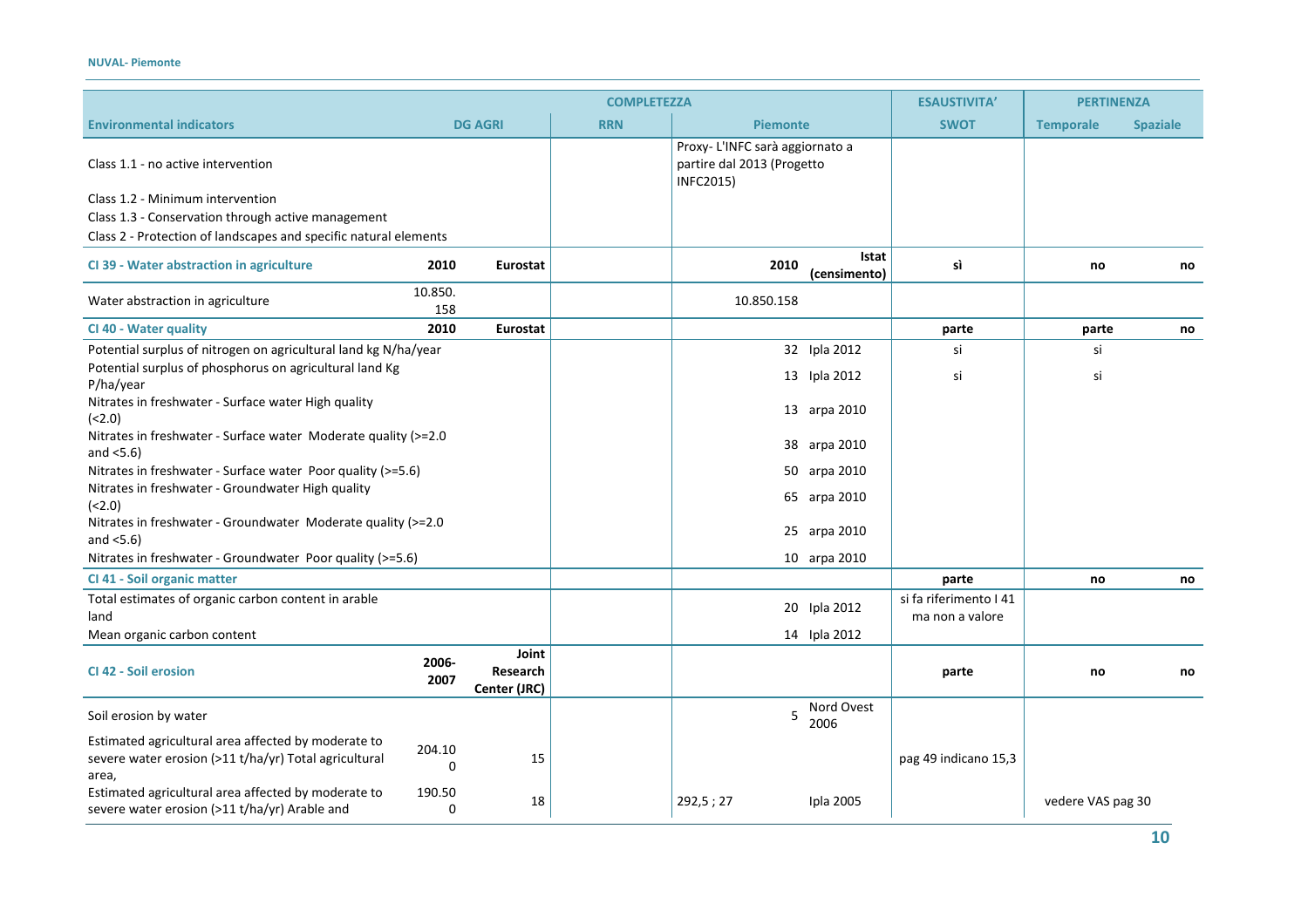|                                                                                    |                | <b>COMPLETEZZA</b> |                       |                  | <b>ESAUSTIVITA'</b>  | <b>PERTINENZA</b>             |                 |
|------------------------------------------------------------------------------------|----------------|--------------------|-----------------------|------------------|----------------------|-------------------------------|-----------------|
| <b>Environmental indicators</b>                                                    | <b>DG AGRI</b> | <b>RRN</b>         | <b>Piemonte</b>       |                  | <b>SWOT</b>          | <b>Temporale</b>              | <b>Spaziale</b> |
| permanent crop area                                                                |                |                    |                       |                  |                      |                               |                 |
| Estimated agricultural area affected by moderate to                                |                |                    |                       |                  |                      |                               |                 |
| severe water erosion (>11 t/ha/yr) Permanent<br>meadows and pasture                | 13.600<br>5    |                    | 83,1;7,7              | Ipla 2006        |                      |                               |                 |
| CI 43 - Production of renewable energy from agriculture and                        |                |                    |                       |                  |                      |                               |                 |
| forestry                                                                           |                | SIMERI- GSE, 2011  |                       |                  | parte                | no                            | no              |
| Production of renewable energy from agriculture (%)                                |                |                    |                       |                  |                      |                               |                 |
| Production of renewable energy from forestry (%)                                   |                |                    |                       |                  |                      | Proxy-II dato si riferisce al |                 |
| Total production of renewable energy (%)                                           |                | 9                  |                       |                  | a pagina 50 si danno | CFL FER E complessivo         |                 |
| Production of renewable energy from agriculture                                    |                |                    |                       |                  | info di fonte GSE    | regionale del settore         |                 |
| (kToe)<br>Production of renewable energy from forestry (kToe)                      |                |                    |                       |                  |                      | elettrico.                    |                 |
| Total production of renewable energy (kToe)                                        |                | 799,50             |                       |                  |                      |                               |                 |
| CI 44 - Energy use in agriculture, forestry and food industry                      |                | 1988-2008 ENEA     | <b>ENEA 1998-2008</b> | <b>ENEA 2008</b> | parte                | no                            |                 |
| Direct use of energy in agriculture% of total final energy                         |                |                    |                       |                  |                      |                               | no              |
| consumption                                                                        |                | 1                  |                       |                  | vedere VAS pag 96    |                               |                 |
| Direct use of energy in forestry% of total final energy                            |                |                    |                       |                  |                      |                               |                 |
| consumption                                                                        |                |                    |                       |                  |                      |                               |                 |
| Direct use of energy in food processing% of total final energy                     |                | 3                  |                       |                  |                      |                               |                 |
| consumption                                                                        |                |                    |                       |                  |                      |                               |                 |
| Direct use of energy in agriculture kg of oil equivalent per ha of UAA + forestry  |                | 76                 | 76                    |                  |                      |                               |                 |
| Direct use of energy in forestry kg of oil equivalent per ha of                    |                |                    |                       |                  |                      |                               |                 |
| UAA + forestry<br>Direct use of energy in agriculture ktoe                         |                | 149                | 149                   |                  |                      |                               |                 |
| Direct use of energy in forestry ktoe                                              |                |                    |                       |                  |                      |                               |                 |
| Direct use of energy in food processing ktoe                                       |                | 312                | 312                   |                  |                      |                               |                 |
| Total final energy consumption ktoe                                                |                | 10.846             |                       |                  | nel testo pag 51     |                               |                 |
| <b>CI 45 - Emissions from agriculture</b>                                          |                | <b>ISPRA, 2010</b> | 2010                  | <b>ISPRA</b>     | parte                | no                            | no              |
| Total net emissions from agriculture (including soils) (Sectors 4 + 5.A.B + 5.A.C) |                | 2.869              | 2.869                 |                  |                      | Vedere VAS pag 45             |                 |
| Share of agriculture (including soils) in total net emissions                      |                | 9                  | q                     |                  | nel testo pag 52 si  |                               |                 |
| Total annual ammonia NH3 from all other subsectors (4B2-7 [excl 4B5] + 4B9c,d      |                |                    |                       |                  | utilizzano numeri    |                               |                 |
| $+ 4B13 + 4D2a,b,c + 4F + 4G$                                                      |                | 36                 | 36                    |                  | diversi              |                               |                 |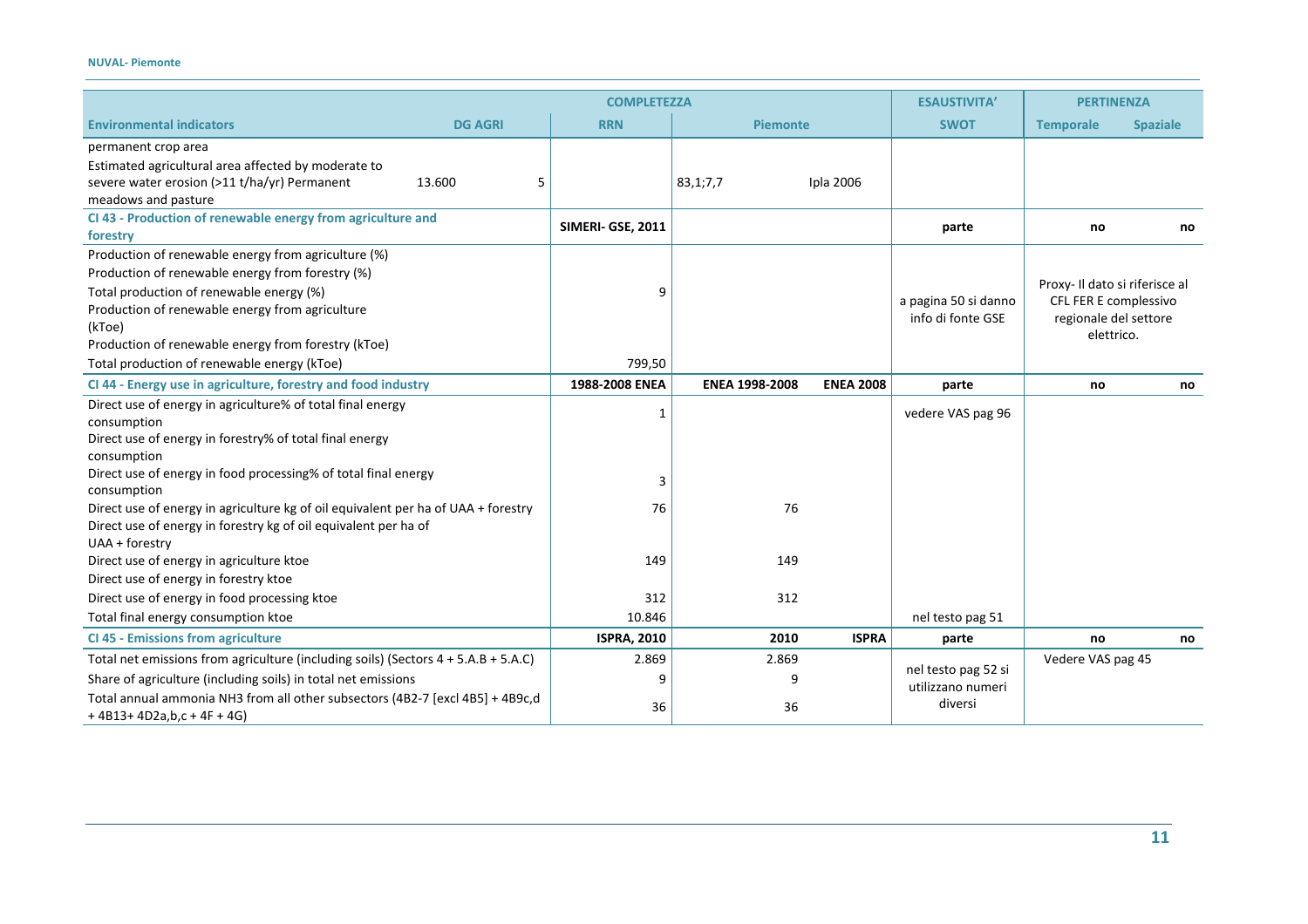## **1.2 Correlazione tra la SWOT <sup>e</sup> i Fabbisogni del PSR 2014‐2020**

#### **Titolo fabbisogno giustificazione Giustificazione Relazione(presente in quadranti SWOT) Copertura (presente in più item in diversi quadranti) Sinergia (se indicato su analisi) Specificità Cantierabilità s w <sup>o</sup> <sup>t</sup> TOT Si /no <sup>n</sup>° quadranti <sup>n</sup>° item se >2 sì/no (riferimento) si/no diretta/complessa** Promuovere reti <sup>e</sup> collaborazioni tra operatori dei comparti agricolo, agroalimentare <sup>e</sup> silvicolo <sup>e</sup> il mondo della ricerca per utilizzare al meglio l'innovazione 55 6 2 2 15 sì 4 2 no no complessa Sostenere il trasferimento dell'innovazione potenziando la rete di consulenza alle aziende agricole 55 3 1 1 10 sì 4 2 no no complessa Qualificare gli operatori rurali in termini di competenze <sup>e</sup> conoscenze tecniche <sup>e</sup> manageriali 4 3 5 1 13 sì 4 3 no no complessa Migliorare la qualificazione produttiva delle aziende agricole <sup>e</sup> dell'agricoltura piemontese e sostenere la riduzione dei costi di produzione e dei consumi energetici 7 8 6 3 24 sì 4 4 sì (7) no complessa Sostenere la propensione alla diversificazione delle aziende agricole 55 2 2 2 11 sì 4 1 1 1 1 10 no diretta Incrementare il numero di aziende gestite da giovani agricoltori 22 3 5 2 12 sì 4 2 no no sì diretta Sviluppare forme di integrazione orizzontale <sup>e</sup> verticale nelle filiere agroalimentari, no food <sup>e</sup> forestali, adatte alle diverse situazioni territoriali e settoriali. 77 5 8 5 25 sì 4 4 10 no complessa Supportare la penetrazione dei prodotti agroalimentari piemontesi sui mercati esteri 7 5 5 3 20 sì 4 4 sì (7) sì complessa Sviluppare strumenti di gestione dei rischi di mercato4 4 4 3 15 sì 4 4 no sì diretta Sviluppare strumenti <sup>e</sup> azioni di prevenzione <sup>e</sup> gestione dei rischi climatici, sanitari <sup>e</sup> fitosanitari 6 3 5 8 22 sì 4 4 nosì complessa

### Tabella A4 - Correlazione tra l'analisi SWOT del PSR 2014- 2020 e i fabbisogni del PSR 2014- 2020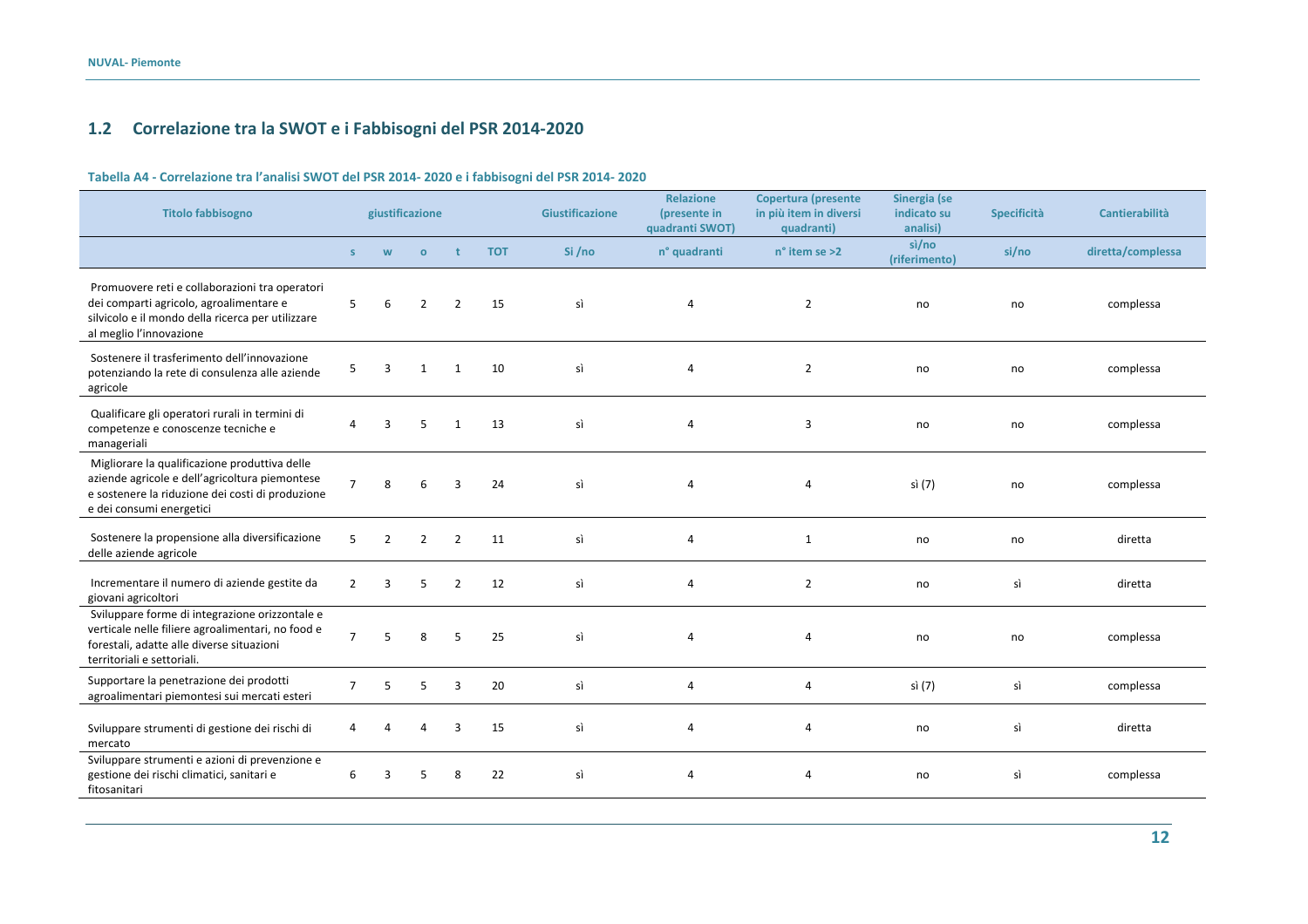| <b>Titolo fabbisogno</b>                                                                                             |   | giustificazione |               |               |            | <b>Giustificazione</b> | <b>Relazione</b><br>(presente in<br>quadranti SWOT) | <b>Copertura (presente</b><br>in più item in diversi<br>quadranti) | Sinergia (se<br>indicato su<br>analisi) | <b>Specificità</b> | Cantierabilità    |
|----------------------------------------------------------------------------------------------------------------------|---|-----------------|---------------|---------------|------------|------------------------|-----------------------------------------------------|--------------------------------------------------------------------|-----------------------------------------|--------------------|-------------------|
|                                                                                                                      | s | W               | $\Omega$      |               | <b>TOT</b> | Si/no                  | n° quadranti                                        | $n^{\circ}$ item se >2                                             | sì/no<br>(riferimento)                  | si/no              | diretta/complessa |
| Sostenere il ripristino, il mantenimento e il<br>miglioramento della biodiversità naturale ed<br>agraria             | 5 | 5               | $\mathbf{1}$  | 4             | 15         | sì                     | 4                                                   | 3                                                                  | sì (18)                                 | sì                 | diretta           |
| Limitare la contaminazione delle risorse non<br>rinnovabili (acqua, suolo, aria) da parte delle<br>attività agricole | 2 | $\mathcal{P}$   |               |               | 6          | sì                     | 4                                                   | 0                                                                  | no                                      | sì                 | diretta           |
| Sostenere il risparmio idrico nell'esercizio delle<br>attività agricole                                              |   | $\overline{2}$  |               |               | 5          | sì                     | $\overline{4}$                                      | $\mathbf 0$                                                        | no                                      | sì                 | diretta           |
| Diffondere le pratiche agricole e forestali<br>idonee ad incrementare il sequestro di<br>carbonio                    | 9 | 3               | $\mathcal{P}$ | 3             | 17         | sì                     | 4                                                   | 3                                                                  | no                                      | sì                 | diretta           |
| Migliorare la conservazione del sistema suolo                                                                        | 8 | 4               | 2             | 6             | 20         | sì                     | $\overline{4}$                                      | 3                                                                  | no                                      | sì                 | complessa         |
| Valorizzare le biomasse di origine agricola e<br>forestale per la produzione di energia<br>rinnovabile               | 6 | ς               | २             | $\mathcal{P}$ | 14         | sì                     | 4                                                   | 3                                                                  | no                                      | sì                 | diretta           |
| Tutelare e valorizzare le attività agricole e<br>forestali nelle aree rurali marginali                               | 9 |                 | $\mathcal{D}$ | Δ             | 22         | sì                     | 4                                                   | 3                                                                  | si(1)                                   | sì                 | diretta           |
| Migliorare la qualità della vita nelle aree rurali                                                                   | 3 |                 |               |               | 9          | sì                     | 4                                                   | $\overline{2}$                                                     | no                                      | sì                 | complessa         |
| Creare opportunità occupazionali nelle aree<br>rurali                                                                | 6 |                 |               |               | 22         | sì                     | 4                                                   | 4                                                                  | no                                      | sì                 | complessa         |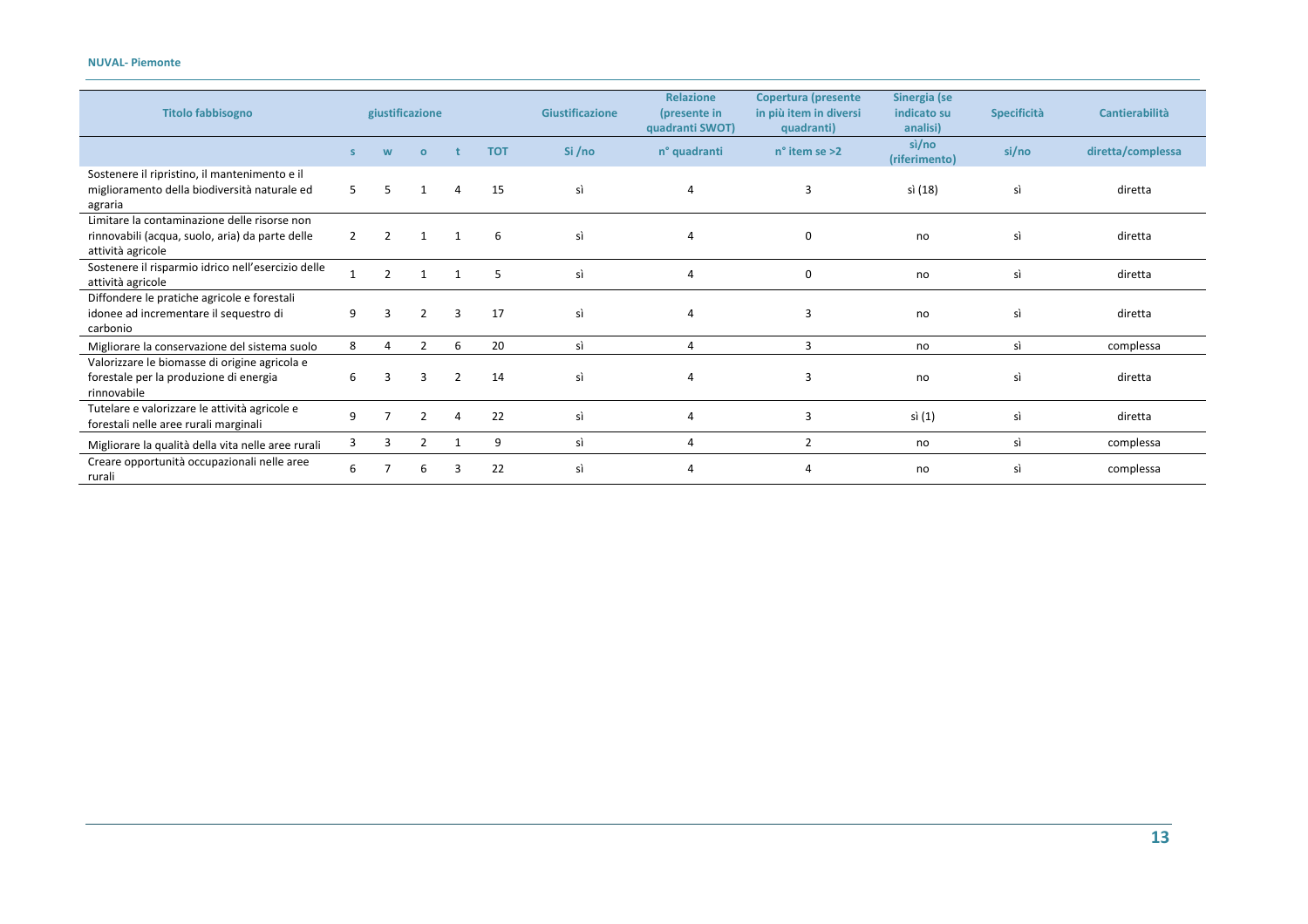## **1.3 Coerenza e trasversalita' del PSR con i Documenti strategici europei, Nazionali e Regionali**

|                    | <b>SWOT PSR 2014-2020</b>                                               | Priorità<br><b>PSR</b> | <b>EU</b><br>2020       | <b>PP</b>        | <b>PA</b>               | <b>DSU</b>       |
|--------------------|-------------------------------------------------------------------------|------------------------|-------------------------|------------------|-------------------------|------------------|
|                    | Rete di servizi in agricoltura e foreste capillare                      | 1                      |                         |                  |                         |                  |
|                    | Giovani agricoltori più formati e in aziende rilevanti                  | $\overline{2}$         | $\bullet$               | ٠                | $\bullet\bullet\bullet$ |                  |
|                    | Aziende agricole medio-grandi in senso fisico ed economico              | $\overline{2}$         | $\bullet$               | $\bullet$        | $\bullet$               |                  |
|                    | Buona incidenza di aziende che praticano la diversificazione            | 3                      | $\bullet$               | $\bullet$        | $\bullet$               |                  |
|                    | Export agroalimentare in crescita e incidenza della qualità             | 3                      | $\bullet$               | $\bullet$        | $\bullet$               | $\bullet$        |
|                    | Effetti positivi di alcune misure agroambientali                        | 4                      |                         | ٠                | $\bullet$               |                  |
| Punti di forza     | Qualità buona delle acque sotterranee                                   | 4                      |                         | $\bullet$        | $\bullet$               |                  |
|                    | Elevata percentuale aree protette e siti Natura 2000                    | 4                      |                         | $\bullet$        | $\bullet$               |                  |
|                    | Elevata incidenza foreste. Elevato stock di carbonio                    | 5                      | $\bullet$               | $\bullet$        | $\bullet$               |                  |
|                    | Esperienza nell'ambito dello sviluppo locale bottom-up                  | 6                      | ٠                       |                  |                         |                  |
|                    | Buon livello di copertura territoriale ict                              | 6                      | $\bullet$               | $\bullet$        | $\bullet$               |                  |
|                    | Disallineamento tra i fabbisogni di formazione e consulenza e l'offerta | $\mathbf{1}$           | $\bullet\bullet\bullet$ | $\bullet$        | $\bullet$               |                  |
|                    | Base imprenditoriale ancora anziana nel suo complesso                   | $\overline{2}$         | $\bullet\bullet$        | $\bullet$        | $\bullet$               | $\bullet\bullet$ |
|                    | Elevata frammentazione del sistema agroalimentare                       | $\overline{2}$         | $\bullet\bullet\bullet$ | ٠                | $\bullet$               |                  |
|                    | Elevata incidenza degli aiuti del Primo Pilastro                        | $\overline{2}$         | $\bullet$               | $\bullet$        | $\bullet$               | $\bullet$        |
| Punti di debolezza | Integrazione di filiera carente                                         | 3                      | $\bullet$               | $\bullet$        | $\bullet$               |                  |
|                    | Rete irrigua molto frammentata                                          | 5                      |                         | $\bullet$        | $\bullet$               |                  |
|                    | L'insufficiente e disomogenea dotazione di infrastrutture rurali        | 6                      | $\bullet$               | $\bullet$        | $\bullet$               |                  |
|                    | Concentrazione di N e P costanti nelle acque, nonostante le ZVN         | 4                      | $\bullet$               | $\bullet$        |                         |                  |
|                    | emissioni di gas serra e ammoniaca (zootecnia e risaie)                 | 5                      |                         |                  |                         |                  |
|                    | Mancanza dei Piani di Gestione dei siti natura 2000                     | 4                      | $\bullet$               | $\bullet$        | $\bullet\bullet\bullet$ |                  |
|                    | Spirale negativa di marginalità                                         | 6                      | $\bullet$               | $\bullet\bullet$ | $\bullet$               |                  |
|                    | Carenze puntuali di banda larga                                         | 6                      | $\bullet$               | $\bullet$        | $\bullet$               |                  |
|                    | Crescente segmentazione della domanda agroalimentare                    | 3                      | $\bullet$               | $\bullet$        |                         | $\bullet$        |
|                    | Crescita del turismo rurale                                             | 6                      | $\bullet$               | $\bullet$        | $\bullet\bullet$        |                  |
|                    | Internazionalizzazione                                                  | 3                      | $\bullet$               | ٠                | $\bullet$               | $\bullet\bullet$ |
| Opportunità        | Valorizzazione delle energie rinnovabili e risparmio energetico         | 5                      | $\bullet$               | $\bullet$        | $\bullet$               |                  |
|                    | Fenomeno del neoruralismo                                               | 6                      | $\bullet$               | $\bullet$        | $\bullet\bullet\bullet$ |                  |
|                    | Domanda di servizi alle persone e alle famiglie                         | 6                      | $\bullet$               | $\bullet$        | $\bullet$               |                  |
|                    | Incremento dell'associazionismo e della cooperazione                    | 3                      | $\bullet$               | $\bullet$        | $\bullet$               |                  |
|                    | Domanda di scarti per energie rinnovabili                               | 5                      | $\bullet$               | $\bullet$        | $\bullet$               |                  |
|                    | Nella zootecnia da carne nuove e rilevanti igp                          | 2                      |                         |                  |                         |                  |
|                    | Crescente competitività dei mercati (commodities)                       | $\overline{2}$         | $\bullet$               | $\bullet$        | $\bullet$               |                  |
|                    | Dispersione del potenziale di innovazione                               | $\mathbf{1}$           | $\bullet$               | $\bullet$        |                         |                  |
|                    | Rischi legati al cambiamento climatico                                  | 4                      |                         | $\bullet$        | $\bullet$               | $\bullet$        |
| <b>Minacce</b>     | Rischi nell'ambito della sicurezza alimentare                           | 3                      |                         |                  |                         |                  |
|                    | Peggioramento dei servizi essenziali nelle aree rurali                  | 6                      | $\bullet$               | $\bullet$        | $\bullet\bullet\bullet$ |                  |
|                    | Espansione urbanistica e diffusione di orientamenti specializzati       | 6                      |                         | $\bullet$        | $\bullet$               | $\bullet\bullet$ |
|                    | Abbandono del territorio montano e di parte di quello collinare         | 6                      | $\bullet$<br>$\bullet$  | $\bullet$        | $\bullet$               | ٠                |

**Tabella A5 ‐ Coerenza e trasversalità dell'analisi SWOT con EU 2020, PP, PA, DSU della Regione**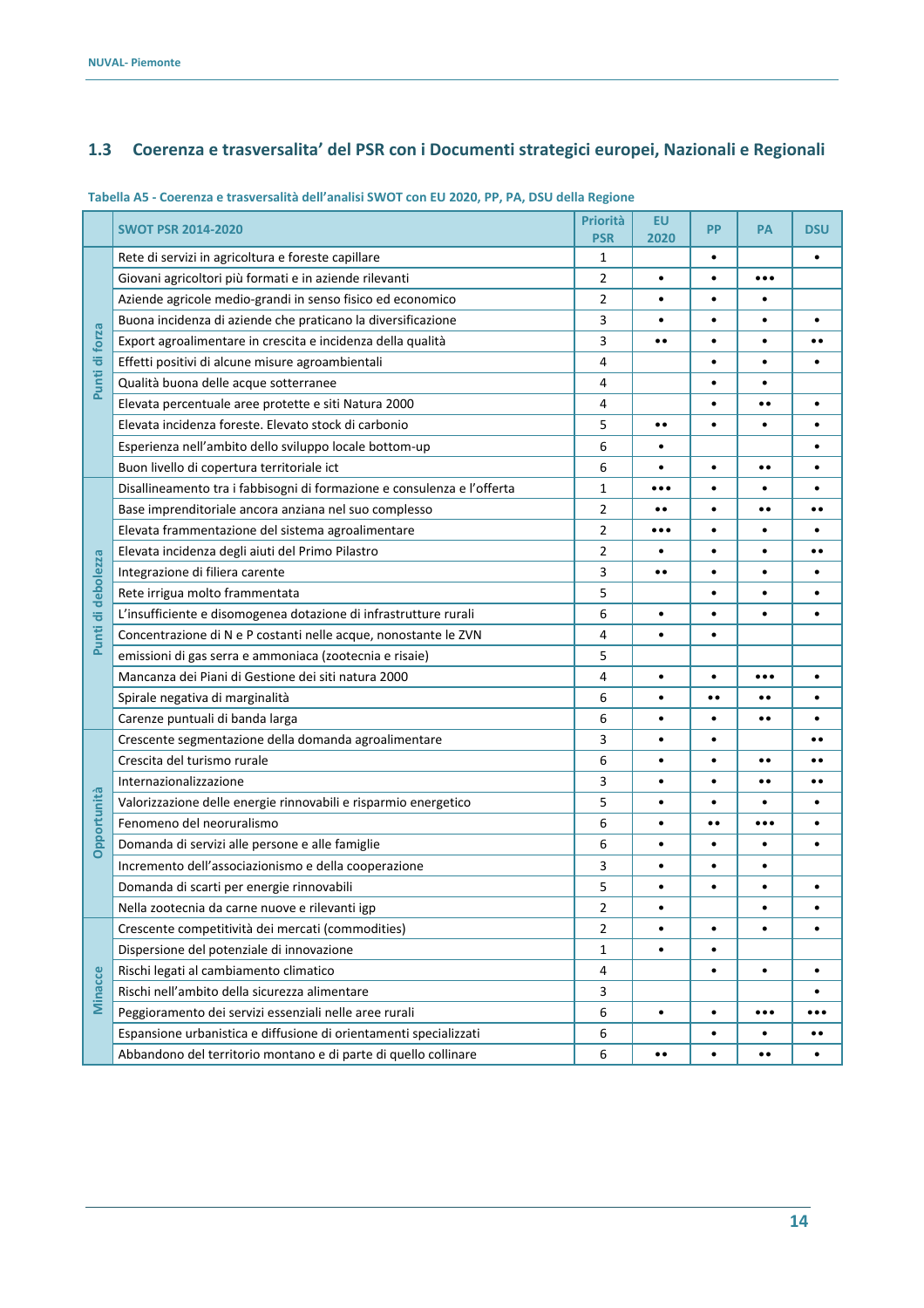| Fabbisogni PSR 2014-2020                                                                                                                                              | <b>Risultati Attesi PA</b>                                                    |
|-----------------------------------------------------------------------------------------------------------------------------------------------------------------------|-------------------------------------------------------------------------------|
| 1.Promuovere reti e collaborazioni tra operatori dei comparti agricolo, agroalimentare e silvicolo e il mondo<br>della ricerca per utilizzare al meglio l'innovazione | RA 1.1; RA 1.2                                                                |
| 2. Sostenere il trasferimento dell'innovazione potenziando la rete di consulenza e di informazione alle<br>aziende agricole                                           | RA 1.1; RA 1.2<br>RA 3.3                                                      |
| 3. Qualificare gli operatori rurali in termini di competenze e conoscenze tecniche e manageriali                                                                      | RA 1.2<br>RA 2.3<br>RA 10.3; RA 10.4                                          |
| 4. Migliorare la competitività e la qualificazione produttiva delle aziende agricole e dell'agricoltura<br>piemontese                                                 | <b>RA 1.2</b><br>RA 3.3                                                       |
| 5. Sostenere la propensione alla diversificazione delle aziende agricole                                                                                              | RA 3.3<br>RA 8.9                                                              |
| 6. Incrementare il numero di aziende gestite da giovani agricoltori                                                                                                   | RA 3.5<br>RA 8.1                                                              |
| 7. Sviluppare forme di integrazione orizzontale e verticale nelle filiere agroalimentari, no food e forestali                                                         | RA 1.2<br>RA 3.3                                                              |
| 8. Supportare la penetrazione dei prodotti agroalimentari piemontesi sul mercato                                                                                      | <b>RA 1.2</b><br>RA 3.1; 3.4                                                  |
| 9. Sviluppare strumenti di gestione dei rischi di mercato                                                                                                             | RA 1.1                                                                        |
| 10. Sviluppare strumenti e azioni di prevenzione e gestione dei rischi climatici, sanitari e fitosanitari                                                             | RA 1.1<br>RA 5.1; 5.2<br>RA 10.4                                              |
| 11. Sostenere il ripristino, il mantenimento e il miglioramento della biodiversità naturale e agraria                                                                 | RA 5.1; 5.2<br>RA 6.5<br>RA 8.9                                               |
| 12. Limitare la contaminazione delle risorse non rinnovabili (acqua, suolo, aria) da parte delle attività agricole                                                    | RA 3.3<br>RA 4.5<br>RA 6.4; 6.5                                               |
| 13. Sostenere il risparmio idrico nell'esercizio delle attività agricole                                                                                              | RA 6.3; 6.4                                                                   |
| 14. Diffondere le pratiche agricole e forestali idonee ad incrementare il sequestro di carbonio                                                                       | RA 4.7<br>RA 10.4                                                             |
| 15. Migliorare la conservazione del sistema suolo                                                                                                                     | RA 5.1; 5.2                                                                   |
| 16. Valorizzare le biomasse di origine agricola e forestale per la produzione di energia rinnovabile                                                                  | RA 4.2.; 4.4; 4.5                                                             |
| 17. Tutelare e valorizzare le attività agricole e forestali nelle aree rurali marginali                                                                               | RA 2.1<br><b>RA 3.2</b><br>RA 7.4                                             |
| 18. Migliorare la qualità della vita nelle aree rurali                                                                                                                | <b>RA 2.1</b><br><b>RA 7.4</b><br>RA 8.8; 8.9<br>RA 9.1; 9.3<br>RA 10.4; 10.6 |
| 19. Creare opportunità occupazionali nelle aree rurali                                                                                                                | RA 2.1<br><b>RA 7.4</b><br>RA 8.8; 8.9<br>RA 9.1; 9.3<br>RA 10.4; 10.6        |

## Tabella A6 - Coerenza dei Fabbisogni del PSR 2014-2020 con i Risultati attesi del Partnership Agreement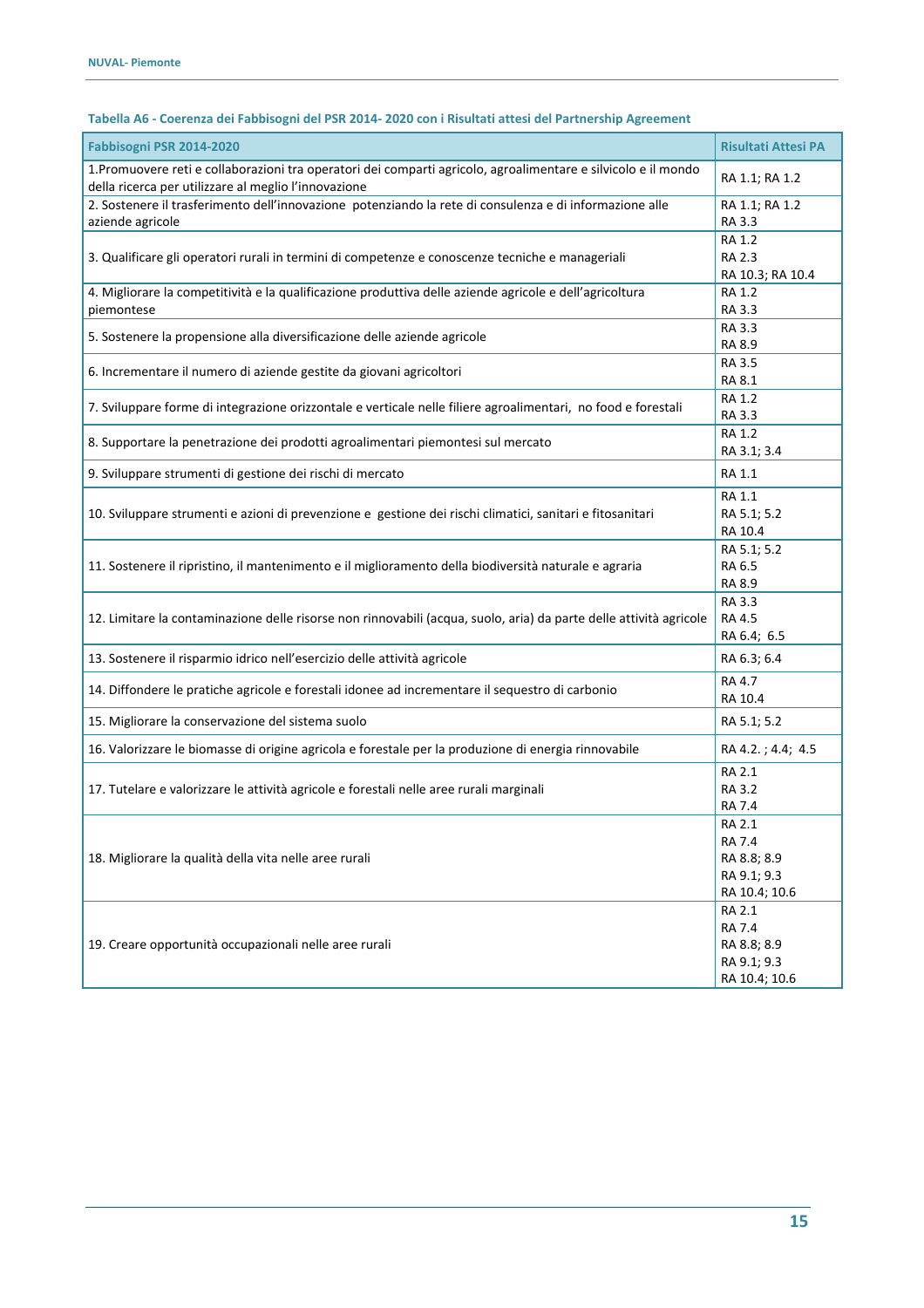## **2 COINVOLGIMENTO E PARTECIPAZIONE DEL PARTENARIATO**

| Tabella A7 - Elenco categorie di stakeholder e numero di enti (incontri del 6/20 feb; 23 apr. 2014) |  |  |  |
|-----------------------------------------------------------------------------------------------------|--|--|--|
|-----------------------------------------------------------------------------------------------------|--|--|--|

| <b>Categorie stakeholder</b>                                                 | Invitati       | Partecipanti |
|------------------------------------------------------------------------------|----------------|--------------|
| a) Istituzioni pubbliche, enti territoriali e loro associazioni              | 26             | 30           |
| a.1) Istituzioni nazionali e sovranazionali                                  | 3              | 0            |
| a.2) Regione                                                                 | 10             | 9            |
| a.3) Province                                                                | 8              | 7            |
| a.4) Comuni                                                                  | 0              | 2            |
| a.5) Comunità montane                                                        | 0              | 2            |
| a.6) Città                                                                   | 1              | 0            |
| a.7) Associazioni enti territoriali                                          | 4              | 10           |
| b) Università, centri di ricerca e formazione professionale                  | 13             | 10           |
| b.1) Università                                                              | 4              | 2            |
| b.2) Centri di ricerca                                                       | 8              | 7            |
| b.3) Enti di formazione                                                      | 1              | 1            |
| c) Autorità, consorzi ed enti di tutela (sanità, ambiente, pari opportunità) | 35             | 11           |
| c.1) Ambiente                                                                | 26             | 10           |
| c.2) Sanità e salute pubblica                                                | 6              | 0            |
| c.3) Consorzi                                                                | 3              | 1            |
| d) Partner economici e sociali                                               | 51             | 33           |
| d.1) Associazioni sindacali generali                                         | 4              | 2            |
| d.2) Associazioni di categoria- Agricoltura                                  | 6              | 8            |
| d.3) Associazioni di categoria - Industria                                   | 4              | 4            |
| d.4) Associazioni di categoria - Commercio                                   | 2              | 2            |
| d.5) Altre associazioni di categoria                                         | 2              | 2            |
| d.6) Associazioni di produttori                                              | 3              | 1            |
| d.7) Ordini professionali                                                    | 6              | 4            |
| d.8) Organizzazioni di produttori                                            | 19             | 6            |
| d.9) Enti e consorzi di tutela dei prodotti                                  | 4              | 3            |
| d.10) Camere di commercio                                                    | 1              | 1            |
| e) Società civile e associazioni                                             | 23             | 10           |
| e.1) Associazioni ambientaliste                                              | 12             | 5            |
| e.2) Associazioni di tutela dei consumatori                                  | 1              | 0            |
| e.3) Associazioni di tutela e promozione dei territori e dei prodotti        | 8              | 4            |
| e.4) ONG, Onlus, terzo settore                                               | $\overline{2}$ | 0            |
| e.7) Media                                                                   | 0              | 1            |
| f) Altri soggetti coinvolti nel PSR                                          | 4              | 4            |
| f.1) Organismo pagatore                                                      | $\overline{2}$ | $\mathbf{2}$ |
| f.2) Centri di raccolta dati e monitoraggio                                  | $\mathbf{1}$   | 1            |
| f.3) Valutatore                                                              | $\mathbf{1}$   | 1            |
| <b>TOTALE COMPLESSIVO</b>                                                    | 152            | 98           |

*Fonte: nostre elaborazioni sui dati Regione Piemonte, Direzione Agricoltura*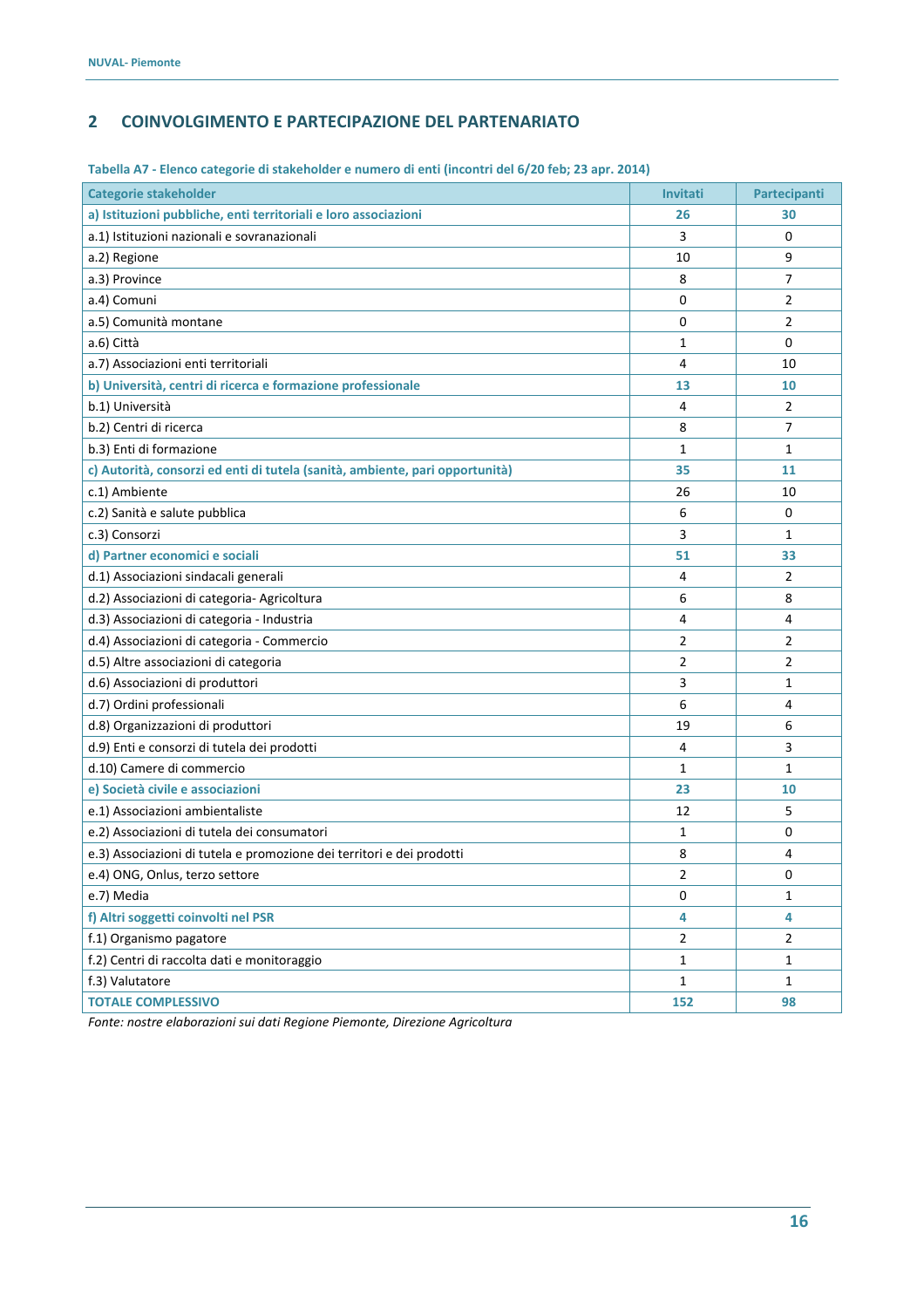| a) Istituzioni pubbliche, enti territoriali e loro associazioni                                 |
|-------------------------------------------------------------------------------------------------|
| a.2) Regione                                                                                    |
| Direzione agricoltura                                                                           |
| Direzione opere pubbliche (foreste-montagna)                                                    |
| Direzione ambiente                                                                              |
| Sanità                                                                                          |
| Direzione attività produttive (FESR)                                                            |
| Direzione istruzione, formazione professionale e lavoro (FSE)                                   |
| Direzione cultura                                                                               |
| Direzione programmazione strategica                                                             |
| Commissione pari opportunità                                                                    |
| a.3) Province                                                                                   |
| Provincia di Alessandria                                                                        |
| Provincia di Asti                                                                               |
| Provincia di Cuneo                                                                              |
| Provincia di Novara                                                                             |
| Provincia di Torino                                                                             |
| Provincia di Verbania                                                                           |
| Provincia di Vercelli                                                                           |
| a.4) Comuni                                                                                     |
| Comune di Usseaux                                                                               |
| Comune di Vinovo                                                                                |
| a.5) Comunità montane                                                                           |
| Comunità Montana Appennino Aleramico Obertengo                                                  |
| Comunità Montana Terre del Giarolo                                                              |
| a.7) Associazioni enti territoriali                                                             |
| ANCI - Associazione Nazionale Comuni Italiani                                                   |
| Federforeste - Federazione Italiana delle Comunità Forestali                                    |
| <b>GAL Escartons - Valli Valdesi</b>                                                            |
| GAL Laghi e Monti VCO                                                                           |
| GAL Langhe Roero Leader                                                                         |
| <b>GAL Terre Occitane</b>                                                                       |
| <b>GAL Valli del Canavese</b>                                                                   |
| GAL Valli di Lanzo                                                                              |
| GAL Valli Gesso, Vermagnana, Pesio                                                              |
| <b>UNCEM</b>                                                                                    |
| b) Università, centri di ricerca e formazione professionale                                     |
| b.1) Università                                                                                 |
| Politecnico                                                                                     |
| Università di Torino                                                                            |
| b.2) Centri di ricerca                                                                          |
| CNR Ceris - Istituto di ricerca sull'impresa e lo sviluppo                                      |
| ENEA - Agenzia nazionale per le nuove tecnologie, l'energia e lo sviluppo economico sostenibile |
| INEA - Istituto Nazionale di Economia Agraria                                                   |
| IPLA - Istituto per le Piante da Legno e l'Ambiente                                             |
| Ires Piemonte                                                                                   |
| Ricerche & Progetti sc                                                                          |
| Tecnogranda                                                                                     |
| b.3) Enti di formazione                                                                         |
| AGENFORM - Agenzia dei servizi formativi della Provincia di Cuneo                               |

Tabella A8 - Elenco delle autorità, enti, istituti, associazioni partecipanti ad almeno un incontro (6/20 feb; 23 apr)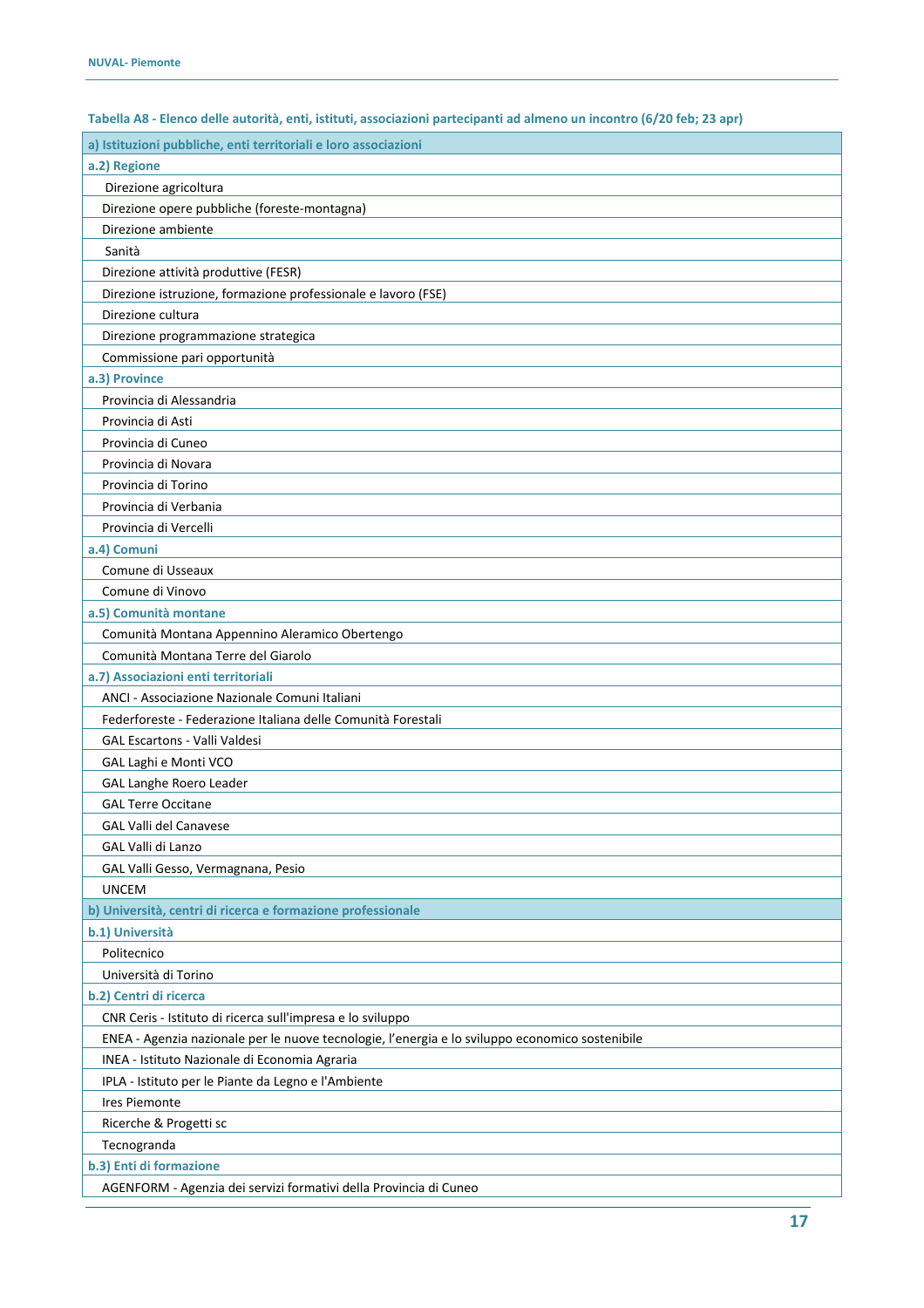| c) Autorità, consorzi ed enti di tutela (sanità, ambiente, pari opportunità)                          |
|-------------------------------------------------------------------------------------------------------|
| c.1) Ambiente                                                                                         |
| <b>ARPA Piemonte</b>                                                                                  |
| Comando regionale del corpo forestale                                                                 |
| CRA - Consiglio per la Ricerca e la sperimentazione in Agricoltura c/o Regione Piemonte Fitosanitario |
| Ente di Gestione Aree protette Area metropolitana Torino                                              |
| Ente di gestione aree protette Po e Collina torinese                                                  |
| Ente di gestione Aree protette Ticino e Lago Maggiore                                                 |
| Ente di gestione Aree protette Valle Sesia                                                            |
| Ente di gestione dei Sacri Monti                                                                      |
| Ente di gestione Parco Lame del Sesia                                                                 |
| Ente di gestione Parco Naturale Alpi Marittime                                                        |
| c.3) Consorzi                                                                                         |
| Associazione irrigazione Est Sesia - URBIP                                                            |
| c.4) Pari opportunità                                                                                 |
| Commissione pari opportunità - Ufficio CRPO                                                           |
| d) Partner economici e sociali                                                                        |
| d.1) Associazioni sindacali generali                                                                  |
| <b>CISL Piemonte</b>                                                                                  |
| <b>UIL Piemonte</b>                                                                                   |
| d.2) Associazioni di categoria- Agricoltura                                                           |
| ANGA Piemonte - Associazione Nazionale Giovani Agricoltori                                            |
| CIA - Confederazione italiana agricoltori - (Agrinsieme)                                              |
| CIA Piemonte - Donne in Campo                                                                         |
| Coldiretti Piemonte                                                                                   |
| Confagricoltura Piemonte                                                                              |
| Confcooperative Federagri Piemonte                                                                    |
| Finagro Consorzio                                                                                     |
| Legacoop agroalimentare nord-ovest                                                                    |
| d.3) Associazioni di categoria - Industria                                                            |
| Casa Artigiani                                                                                        |
| CNA Torino - Confederazione Nazionale dell'Artigianato e della Piccola e Media Impresa                |
| Confartigianato Piemonte                                                                              |
| Confindustria Piemonte                                                                                |
| d.4) Associazioni di categoria - Commercio                                                            |
|                                                                                                       |
| Confcommercio - Rete Imprese Italia Piemonte                                                          |
| Confesercenti                                                                                         |
| d.5) Altre associazioni di categoria                                                                  |
| Commissione regionale ABI Piemonte                                                                    |
| Confcooperative Torino - Il Nodo                                                                      |
| d.6) Associazioni di produttori                                                                       |
| ANABORAPI - Associazione Nazionale Allevatori Bovini Razza Piemontese                                 |
| d.7) Ordini professionali                                                                             |
| Federazione Nazionale Ordini Veterinari                                                               |
| Ordine Agronomi e Forestali                                                                           |
| Ordine Agrotecnici (Coordinamento Agrotecnici Piemonte)                                               |
| Ordine Periti agrari (Federazione Collegio Periti Agrari Piemonte)                                    |
| d.8) Organizzazioni di produttori                                                                     |
| APS Piemonte - Organizzazione produttori suini                                                        |
| Asprocarne Piemonte                                                                                   |
| Asprofrut                                                                                             |
|                                                                                                       |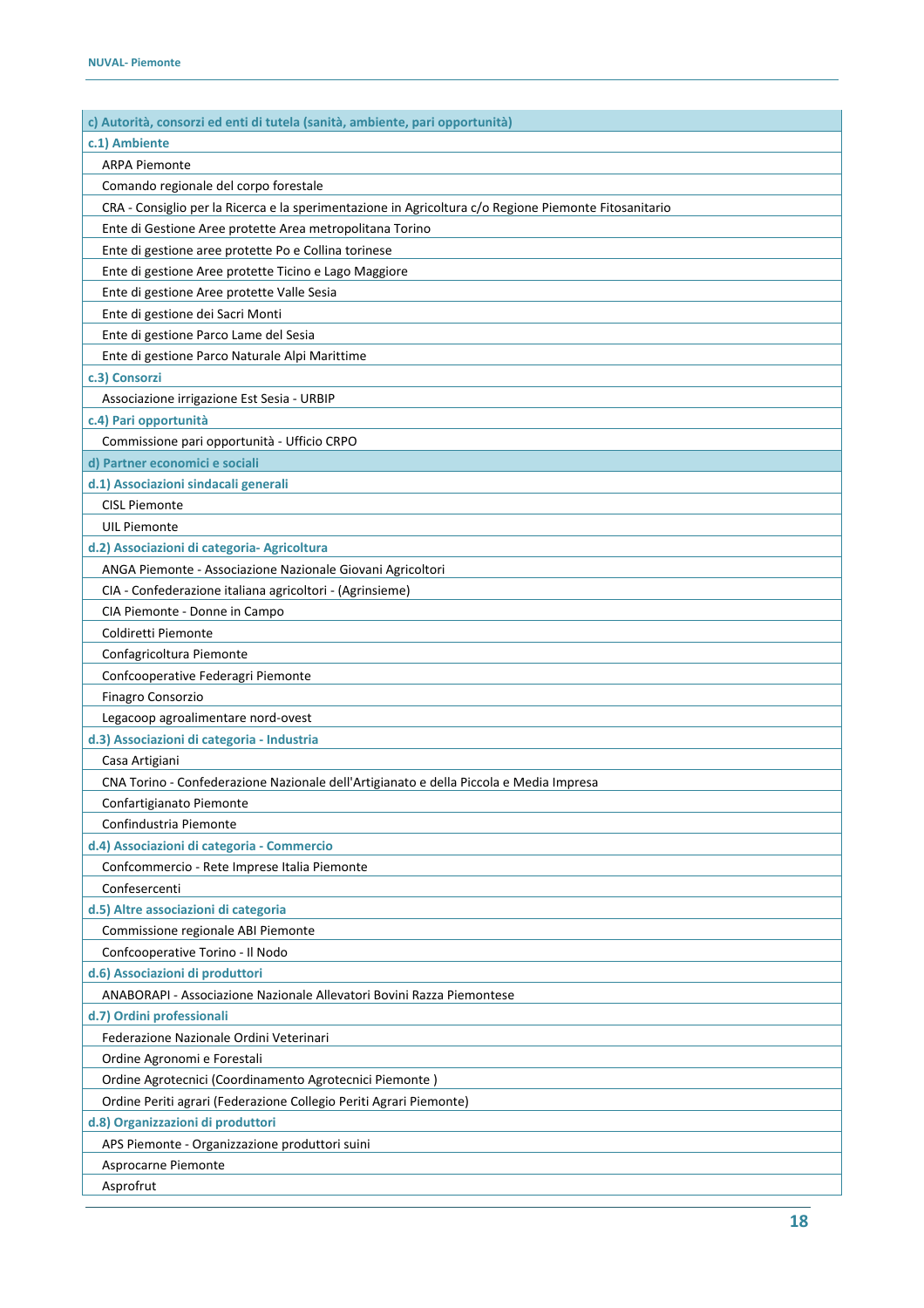| Asprolegno Piemonte                                                   |
|-----------------------------------------------------------------------|
| Ortofruit Italia                                                      |
| Vignaioli Piemontesi                                                  |
| d.9) Enti e consorzi di tutela dei prodotti                           |
| Consorzio dell'Asti DOC                                               |
| Consorzio di tutela Barolo Barbaresco Alba Langhe e Roero             |
| <b>Ente Risi</b>                                                      |
| d.10) Camere di commercio                                             |
| Unioncamere Piemonte - Camera di Commercio Piemonte                   |
| e) Società civile e associazioni                                      |
| e.1) Associazioni ambientaliste                                       |
| Associazioni ambientaliste                                            |
| INU - Istituto Nazionale di Urbanistica - Piemonte                    |
| Legambiente Piemonte - VdA                                            |
| LIPU                                                                  |
| Pro Natura Torino                                                     |
| e.3) Associazioni di tutela e promozione dei territori e dei prodotti |
| Assoleader Piemonte                                                   |
| Dislivelli                                                            |
| Le Terre dei Savoia                                                   |
| Slow Food                                                             |
| e.7) Media                                                            |
| Quartarete                                                            |
| f) Altri soggetti coinvolti nel PSR                                   |
| f.1) Organismo pagatore                                               |
| ARPEA - Agenzia Regionale Piemontese per le Erogazioni in Agricoltura |
| Finpiemonte                                                           |
| f.2) Centri di raccolta dati e monitoraggio                           |
| <b>CSI Piemonte</b>                                                   |
| f.3) Valutatore                                                       |
| <b>Nuval Piemonte</b>                                                 |

*Fonte: nostre elaborazioni sui dati Regione Piemonte, Direzione Agricoltura*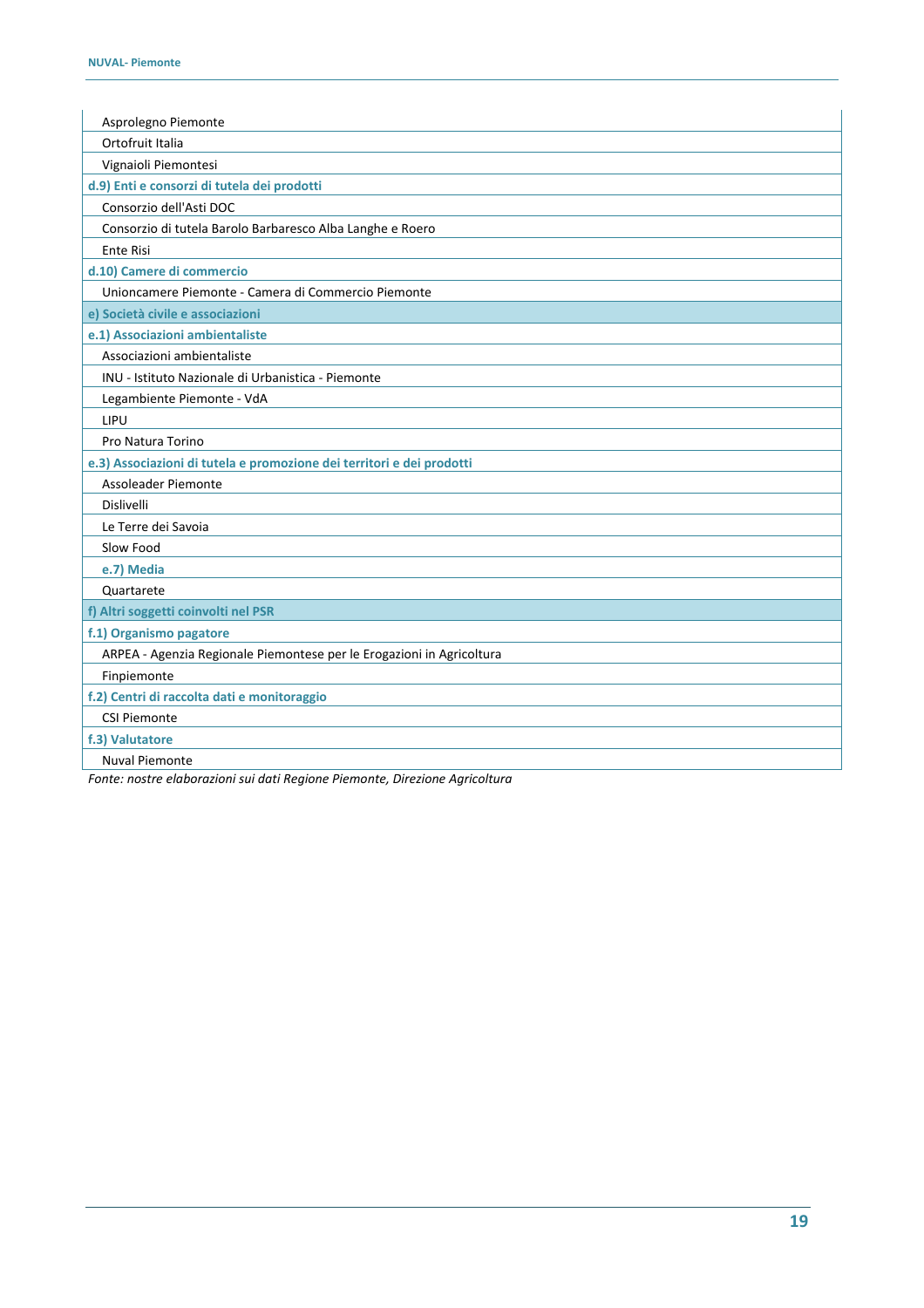### **3 ANALISI DEL QUESTIONARIO AL PARTENARIATO**

Il questionario è stato somministrato nel corso del secondo incontro con il partenariato del PSR 2014‐2020 avvenuto il 20 febbraio 2014. Il questionario si proponeva di indagare la partecipazione e il coinvolgimento del partenariato da parte dell'Autorità di gestione sui documenti preparatori del PSR 2014‐2014, e in particolare su: (i) analisi di contesto e SWOT; (ii) individuazione dei fabbisogni. In particolare, il questionario aveva un totale di 9 domande, di cui 5 prevedevano un giudizio (con valori che andavano da 1= del tutto non adeguato a 4= pienamente adeguato) sulle modalità di consultazione messe in atto dall'AdG, mentre le altre domande indagavano gli strumenti usati dal partenariato nel formulare le loro osservazioni ai documenti preliminari presentati dall'Autorità di Gestione.

### **I partecipanti al questionario**

Nel complesso sono stati raccolti 32 questionari compilati; di questi circa il 12% sono stati compilati da soggetti appartenenti ad organismi della società civile e la restante parte da soggetti appartenenti all'Autorità pubblica (44%) o alle Parti economiche e sociali (44%).



**Figura A1 – Distribuzione dei partecipanti al questionario (%)**

*Fonte: nostre elaborazioni su dati rilevati il 20.2.2014*

## **Il livello di informazione ricevuto**

I dati mostrano come il partenariato giudichi poco adeguato il livello di informazione ricevuto circa l'individuazione dei fabbisogni: oltre la metà dei partecipanti esprime un giudizio negativo (valori 1 e 2). Si riscontra, invece, maggiore soddisfazione per l'informazione impartita sull'analisi di contesto e sulla SWOT: circa l'80% dei partecipanti al questionario si mostra soddisfatto (valori 3 e 4). La causa della discrepanza nel giudizio tra i due documenti probabilmente risiede nel fatto che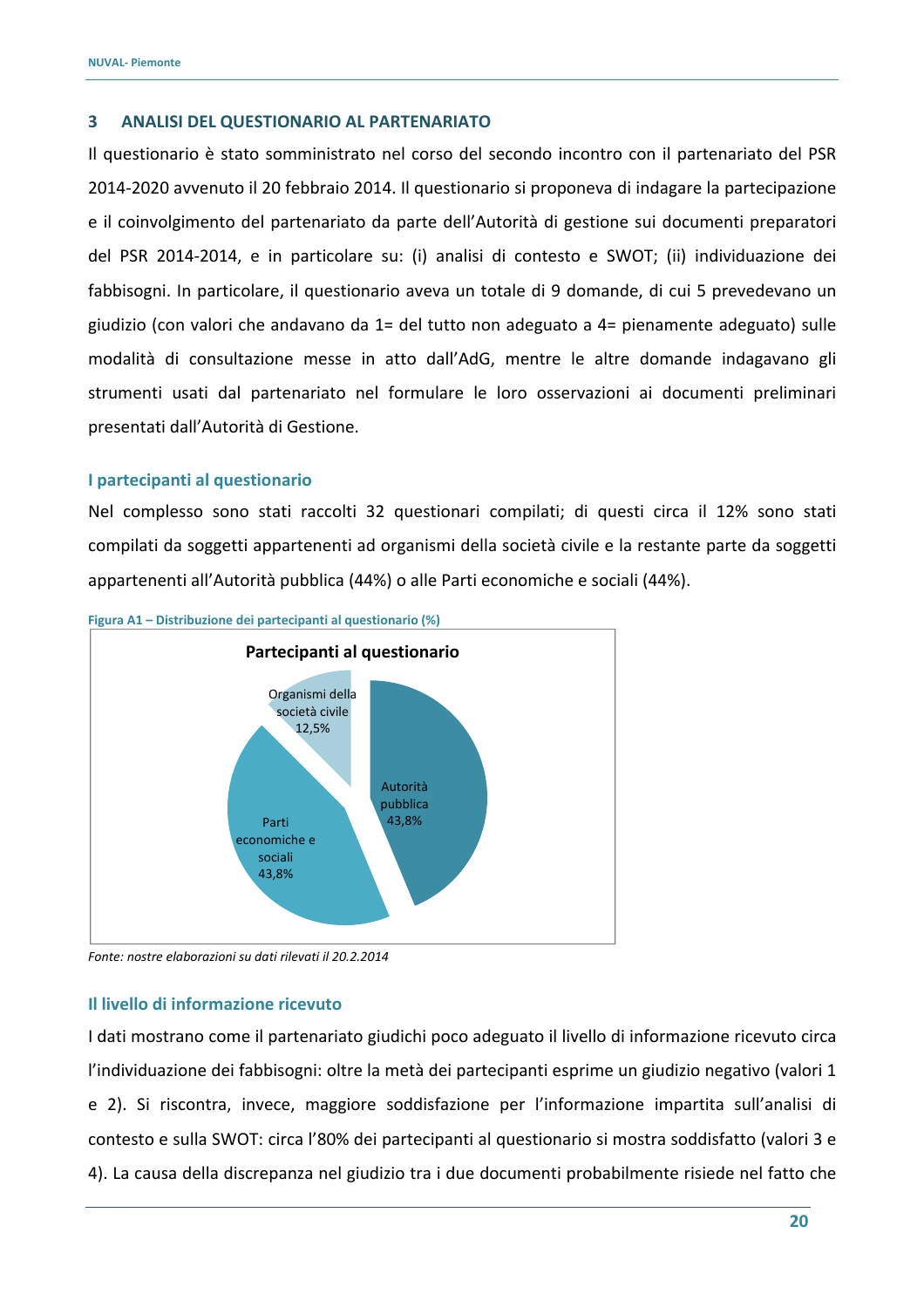la bozza di documento sui fabbisogni è stata divulgata al partenariato solo la settimana precedente il primo incontro con il partenariato, mentre l'analisi di contesto e la SWOT sono state divulgate c circa un me se e mezzo prima.





## **I tempi a d disposizione e**

Nel complesso, il giudizio sui tempi a diposizione del partenariato per valutare la documentazione preliminare elaborata dall'AdG risulta negativo: solo il 12% giudica adeguato (valori 3 e 4) il tempo a disposizione per valutare e formulare osservazioni sul documento riguardante l'individuazione dei fabbisogni. Per quanto riguarda il documento sull'analisi di contesto e SWOT il giudizio tende ad essere migliore, sebbene ancora piuttosto basso: solo il 34% giudica adeguato (valori 3 e 4) il tempo concesso al partenariato per formulare osservazioni.



Figura A3 – Giudizio sui tempi a disposizione per formulare osservazioni sulla documentazione (%)

*Fonte: nostre e elaborazioni su u dati rilevati il 2 20.2.2014*

*Fonte: nostre e elaborazioni su u dati rilevati il 2 20.2.2014*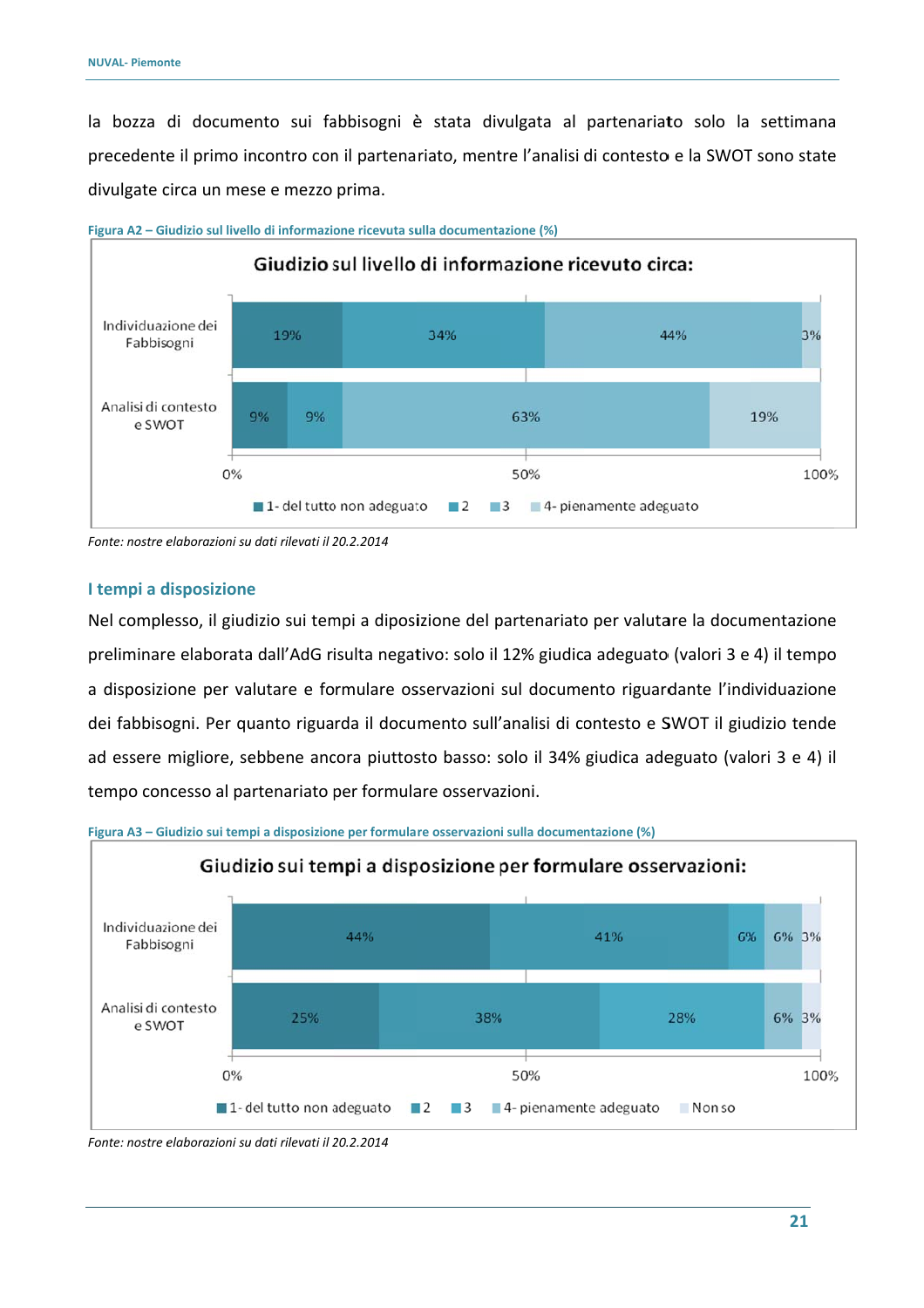## **Partecipaz zione del pa artenariato**

Per quanto concerne la partecipazione attiva degli stakeholder alla fase di analisi dei punti di forza e debolezza, delle criticità e opportunità del settore agricolo, agroindustriale e forestale piemontese, nonché dell'individuazione dei principali fabbisogni del sistema, oltre il 60% dei soggetti intervistati dichiara di aver espresso delle osservazioni sulla documentazione in progress inviata dall'AdG. Solo il 37% dichiara di non aver avuto modo di formulare osservazioni, prevalentemente perché giudica che i tempi (12,5%) o le modalità (12,5%) non sono stati adeguati. raeiss<br>deiss<br>in, ti. di<br>als

Tra quelli che, invece, hanno presentato osservazioni alla documentazione inviata dall'Autorità di Gestione, il metodo maggiormente utilizzato è stato l'invio di uno o più documenti scritti: il 70% dei rispondenti dichiara di aver usato questo strumento<sup>1</sup>.

Un'altra quota consistente (40%) dichiara di aver usato messaggi di posta elettronica e solo il 10% di aver espresso le sue osservazioni agli incontri pubblici.



**Figura A4 – Pr resentazione di i osservazioni a alla documenta azione(%)**

*Fonte: nostre e elaborazioni su u dati rilevati il 2 20.2.2014*

<sup>&</sup>lt;sup>1</sup> L'invio di documenti scritti con le osservazioni puntuali ai documenti SWOT e individuazione dei fabbisogni era stato sollecitato dall'AdG durante l'incontro con il partenariato del 6 febbraio 2014, anche al fine di una maggiore trasparenza e condivisione tra tutti i soggetti appartenenti al partenariato.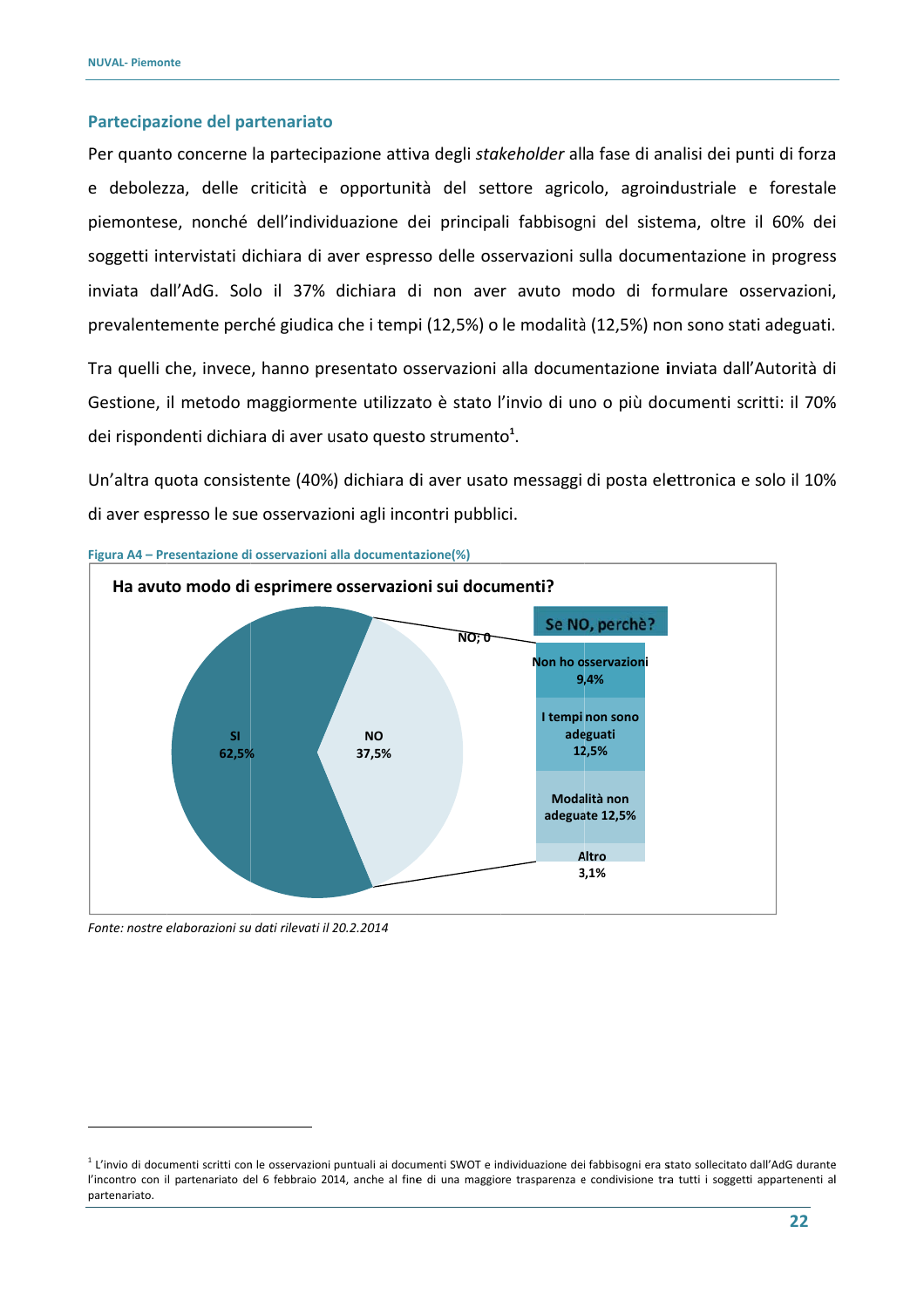

**Figura A5 – Metodo di presentazione delle osservazioni sulla documentazione (%)\***

\* Possibili risposte multiple

*Fonte: nostre elaborazioni su dati rilevati il 20.2.2014*

## **Coinvolgimento del partenariato**

Entrando nel merito del coinvolgimento del partenariato, al momento della rilevazione emerge una situazione caratterizzata da una forte incertezza sulle modalità e sull'effettivo recepimento da parte dell'AdG delle osservazioni ai documenti di analisi SWOT e di individuazione dei fabbisogni agricoli e forestali della Regione Piemonte per il prossimo settennio. Infatti, meno del 20% dei partecipanti al questionario risponde al quesito dando un giudizio sul recepimento delle loro osservazioni; il 50% dice di non saper rispondere al quesito e il 31% non risponde alla domanda.



## *Fonte: nostre elaborazioni su dati rilevati il 20.2.2014*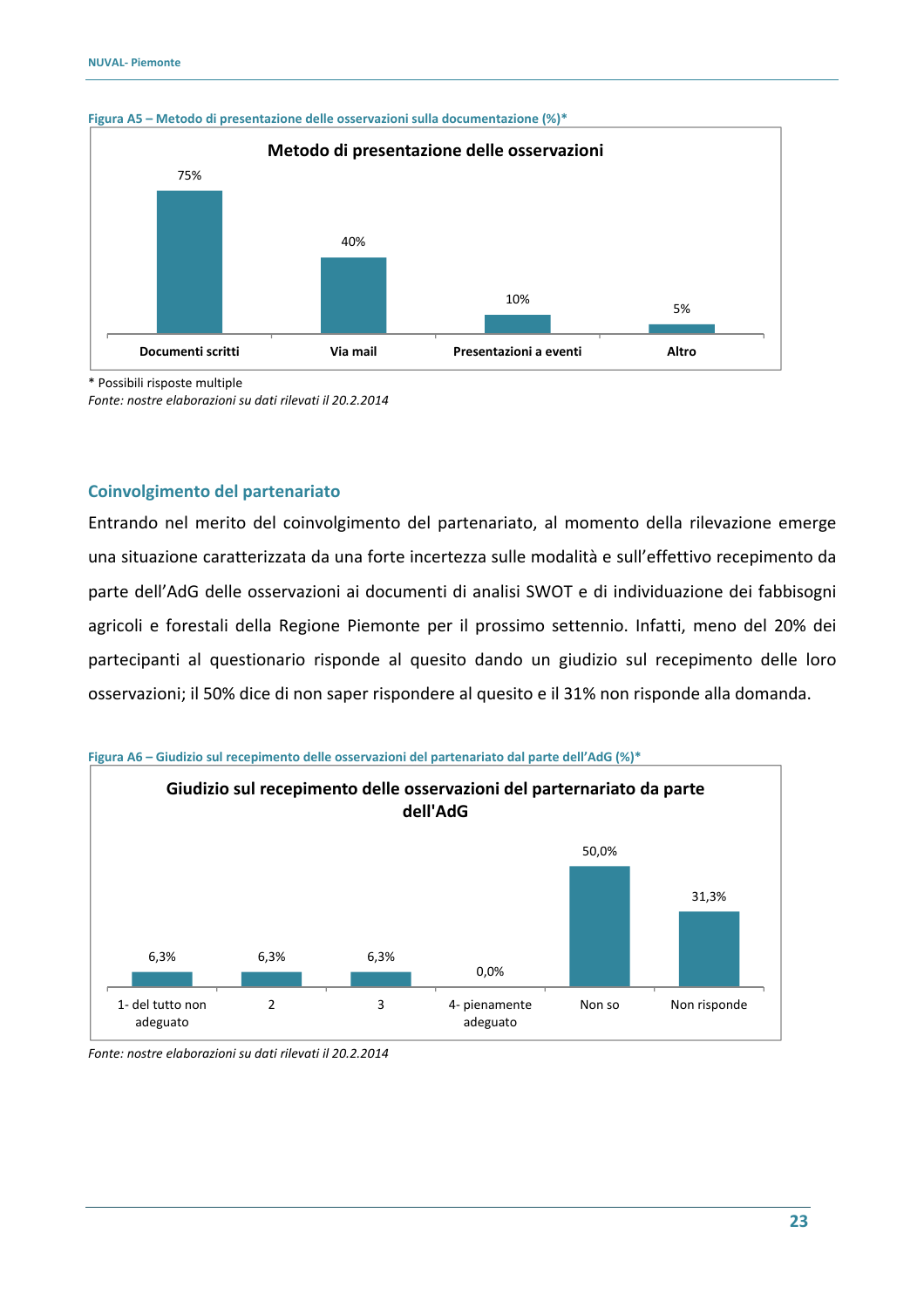### **4 OSSERVAZIONI E RACCOMANDAZIONI SULLA BOZZA DEL PSR DEL 31.7.2014**

In questa sezione vengono presentate alcune osservazioni e raccomandazioni rispetto alla versione in bozza del PSR 2014‐2020 caricata su SFC il 25 luglio 2014<sup>2</sup> e presentata al partenariato il 31 luglio 2014. Tali osservazioni e raccomandazioni si propongono di fornire un supporto costruttivo all'AdG nel processo di finalizzazione del PSR da inviare alla Commissione.

Nell'ambito del processo di valutazione della sopracitata versione del PSR, il valutatore ha ritenuto opportuno esaminare più nel dettaglio il capitolo inerente le misure previste dal PSR, avendo già avuto modo di esprimere un giudizio analitico sull'analisi di contesto e della SWOT e sull'individuazione dei fabbisogni.

L'esame del testo e le relative osservazioni e raccomandazioni vengono presentate in forma tabellare per agevolare la lettura. In particolare, la prima tabella presenta delle osservazioni a carattere generale che riguardano l'impianto complessivo del documento e fanno riferimento principalmente alla struttura editoriale e all'impianto logico del PSR. La seconda tabella entra nel merito della compilazione del capitolo 8 "Descrizione delle misure del PSR", con particolare riguardo alla redazione dei paragrafi obbligatori riguardanti le specifiche operazioni.

Di volta in volta viene indicato nelle tabelle se le raccomandazioni si rivolgono ai funzionari responsabili delle operazioni (RO) (che si occupano principalmente della stesura delle misure), ai funzionari incaricati del coordinamento (OC) (che si occupano della stesura dei capitoli a carattere trasversale e del coordinamento complessivo del documento), o a entrambi.

 $2^2$  Programme 2014IT06RDRP009 1 0 it; Last modification date 25/07/2014 - 10:48:21 CEST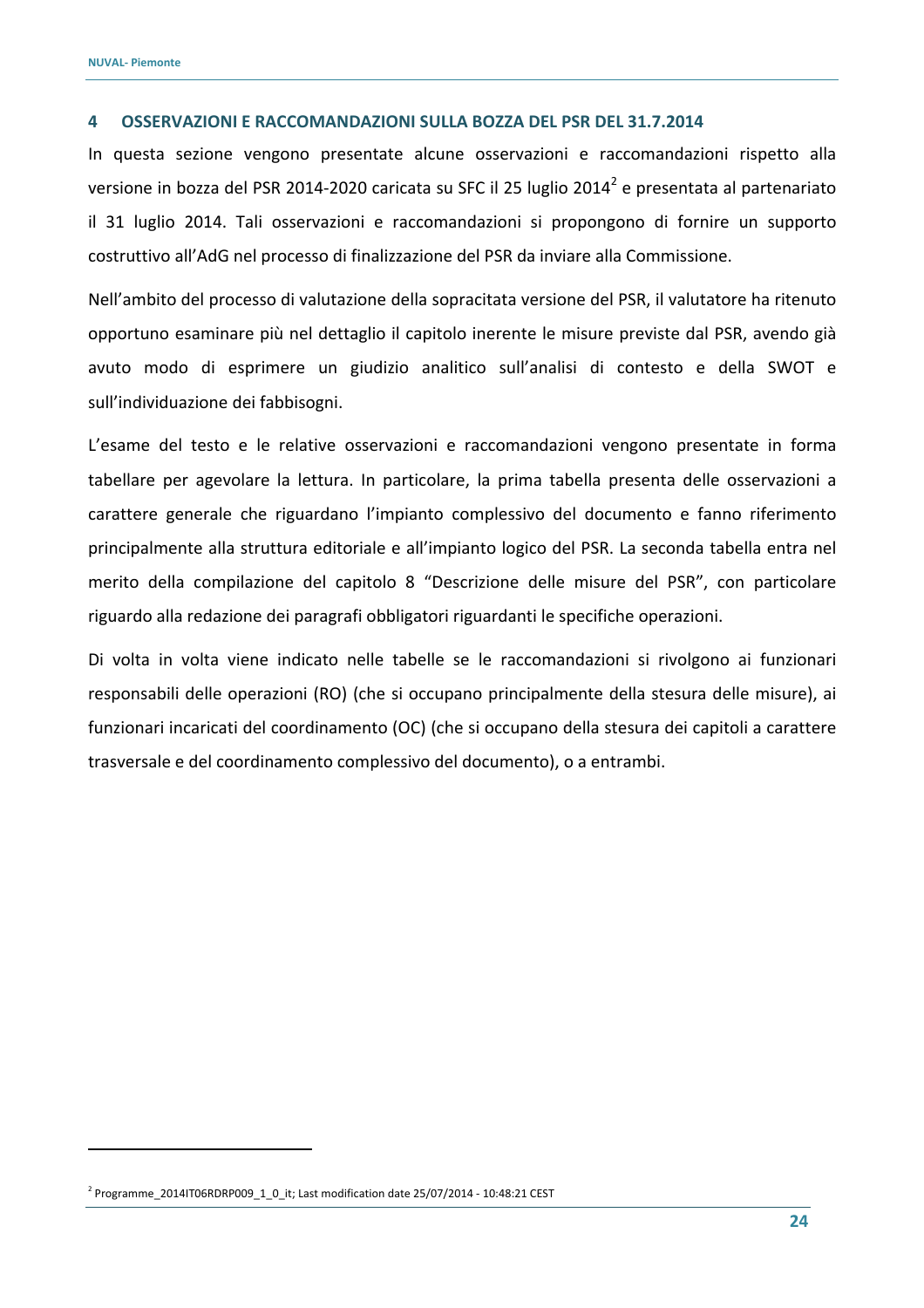### **Osservazioni e raccomandazioni <sup>a</sup> carattere generale**

| l N            | <b>Tipologia</b><br>osservaz. | <b>Osservazione</b>                                                                                                                                                                                                | Raccomandazione                                                                                                                                                                                                                                                                                                                                                                                                                                                                                        | <b>Destinata</b><br>rio |
|----------------|-------------------------------|--------------------------------------------------------------------------------------------------------------------------------------------------------------------------------------------------------------------|--------------------------------------------------------------------------------------------------------------------------------------------------------------------------------------------------------------------------------------------------------------------------------------------------------------------------------------------------------------------------------------------------------------------------------------------------------------------------------------------------------|-------------------------|
|                | Logica di<br>intervento       | Non c'è corrispondenza tra il testo delle misure (cap. 8) circa<br>le FA cui dovrebbe contribuire la misura e il riparto<br>finanziario (dettaglio per FA).                                                        | Aggiornare il testo delle misure (§ 8.2)                                                                                                                                                                                                                                                                                                                                                                                                                                                               | <sub>OC</sub>           |
| $\overline{2}$ | Logica di<br>intervento       | Controllare che tutti i fabbisogni siano richiamati da almeno<br>una misura (es. fabbisogno 20?)                                                                                                                   | Nel caso di mancata corrispondenza decidere se eliminare il fabbisogno oppure<br>mettere un richiamo nelle opportune misure                                                                                                                                                                                                                                                                                                                                                                            | <b>OC</b>               |
| $\overline{3}$ | Editoriale                    | Sebbene i testi rientrino nei massimali di caratteri fissati da<br>SFC, il documento risulta piuttosto corposo (circa 800<br>pagine) anche alla luce del fatto che non è ancora completo<br>in tutte le sue parti. | Al fine di ridurre le dimensioni del testo, si suggerisce di:<br>ridurre al minimo le ripetizioni;<br>dove possibile, indicare le Focus Area e le Priorità con il solo codice/<br>numero, senza riportare tutti i testi<br>utilizzare maggiormente (dove possibile) forme tabellari predefinite, che<br>altresì semplificano la lettura e rendono più omogeneo i testi delle<br>diverse misure<br>eliminare (dove possibile) i testi che non rispondono alle specifiche<br>richieste del Paragrafo SFC | <b>OC</b><br><b>RO</b>  |
|                | 4 Editoriale                  | Uniformare i testi relativamente alla terminologia misure,<br>sottomisure, operazioni (es. sotto-misure; sottoazioni)                                                                                              | Operare le opportune correzioni                                                                                                                                                                                                                                                                                                                                                                                                                                                                        | <b>OC</b>               |
| 5              | Editoriale                    | Manca omogeneità nella dicitura dei fabbisogni (es.<br>Fabbisogno 01 vs Fabbisogno 1)                                                                                                                              | Operare le opportune correzioni                                                                                                                                                                                                                                                                                                                                                                                                                                                                        | <b>OC</b>               |
| 6              | Contenuti                     | Molte parti obbligatorie di misura non sono state compilate                                                                                                                                                        | Operare gli opportuni inserimenti                                                                                                                                                                                                                                                                                                                                                                                                                                                                      | <b>RO</b>               |

\* Guida alla lettura: RO= referente di operazione, sottomisura <sup>o</sup> misura; OC= organo di coordinamento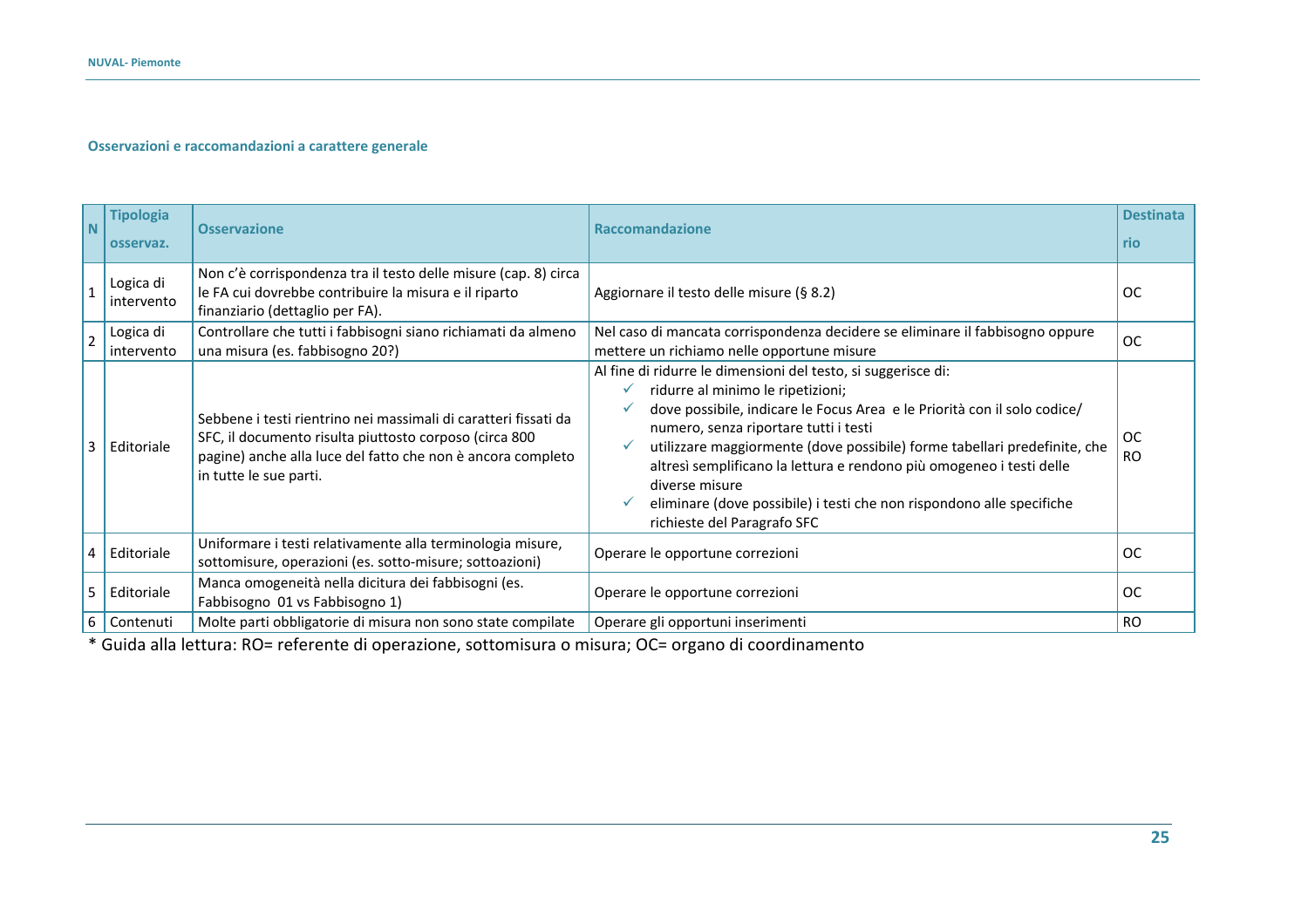### **Osservazioni e raccomandazioni specifiche sulla redazione delle misure (capitolo 8 del PSR)**

| N              | <b>Capitolo</b><br>8.2                           | <b>Tipologia</b><br>osservaz. | <b>Osservazione</b>                                                                                                                                                                                                                                                                  | <b>Raccomandazione</b>                                                                                                                                                                                                                                                                                                                                                                                                                                                                                                                                                          | <b>Destinatario</b>                 |
|----------------|--------------------------------------------------|-------------------------------|--------------------------------------------------------------------------------------------------------------------------------------------------------------------------------------------------------------------------------------------------------------------------------------|---------------------------------------------------------------------------------------------------------------------------------------------------------------------------------------------------------------------------------------------------------------------------------------------------------------------------------------------------------------------------------------------------------------------------------------------------------------------------------------------------------------------------------------------------------------------------------|-------------------------------------|
| $\mathbf{1}$   | Legal basis                                      | Editoriale                    | Manca omogeneità tra le misure                                                                                                                                                                                                                                                       | Uniformare i testi scegliendo una formula comune                                                                                                                                                                                                                                                                                                                                                                                                                                                                                                                                | <b>OC</b>                           |
| 2              | General<br>description<br>of the<br>measure      | Contenuto                     | Manca omogeneità tra le misure: contenuti e livello di<br>approfondimento talvolta anche molto difforme                                                                                                                                                                              | Come indicato dalle Linee Guida, la descrizione della misura non<br>deve essere né troppo generica, ne troppo dettagliata Si suggerisce<br>di usare un template comune che contenga almeno i seguenti<br>elementi:<br>$\checkmark$<br>Obiettivo della misura in relazione ai fabbisogni individuati<br>(in forma sintetica);<br>Elenco delle sottomisure e operazioni che compongono la<br>misura;<br>Contributo alle Focus Area e obiettivi trasversali in forma<br>tabellare uguale per tutte le misure (per evitare un mero<br>elenco di voci). Ad es. si veda PSR Lomabrdia | OC (template)<br><b>RO</b>          |
| $\overline{3}$ | Links to<br>other<br>legislation                 | Contenuto                     | Manca omogeneità tra le misure<br>Sebbene il campo sia obbligatorio, le informazioni sono<br>spesso non pertinenti rispetto a "Collegamenti ad altra<br>legislazione"                                                                                                                | Uniformare i testi scegliendo una formula comune<br>Eliminare i testi non pertinenti                                                                                                                                                                                                                                                                                                                                                                                                                                                                                            | OC (formula<br>comune)<br><b>RO</b> |
| $\overline{4}$ | Beneficiarie<br>S                                | Editoriale<br>Contenuto       | Imprenditori agricoli singoli o associati.<br>Per alcune operazioni il campo non è stato compilato                                                                                                                                                                                   | Uniformare i testi scegliendo una formula comune per agricoltori<br>singoli e associati (attivi, IAP, ai sensi del cc)<br>Procedere alla compilazione                                                                                                                                                                                                                                                                                                                                                                                                                           | OC (formula<br>comune)<br><b>RO</b> |
| 5              | Eligible cost                                    | Contenuto                     | Per alcune operazioni il campo non è stato compilato                                                                                                                                                                                                                                 | Procedere alla compilazione                                                                                                                                                                                                                                                                                                                                                                                                                                                                                                                                                     | <b>RO</b>                           |
| 6              | Eligibility<br>condition                         | Contenuto                     | Per alcune operazioni il campo non è stato compilato<br>Il paragrafo si riferisce alle condizioni di eleggibilità<br>(caratteristiche/requisiti) degli operatori e NON alla<br>tipologia/ammontare di spesa/investimento che va nel<br>paragrafo precedente (es. mis. 4.3; 4.1; ecc) | Procedere alla compilazione o correzione dei testi                                                                                                                                                                                                                                                                                                                                                                                                                                                                                                                              | <b>RO</b>                           |
| $\overline{7}$ | Principles<br>regarding<br>Selection<br>criteria | Contenuto                     | Poca omogeneità tra operazioni: in alcuni casi si entra nel<br>dettaglio specifico dei criteri, in altri casi il testo è molto<br>generico.<br>Per alcune operazioni il campo non è stato compilato                                                                                  | Procedere alla compilazione o correzione dei testi                                                                                                                                                                                                                                                                                                                                                                                                                                                                                                                              | <b>RO</b>                           |